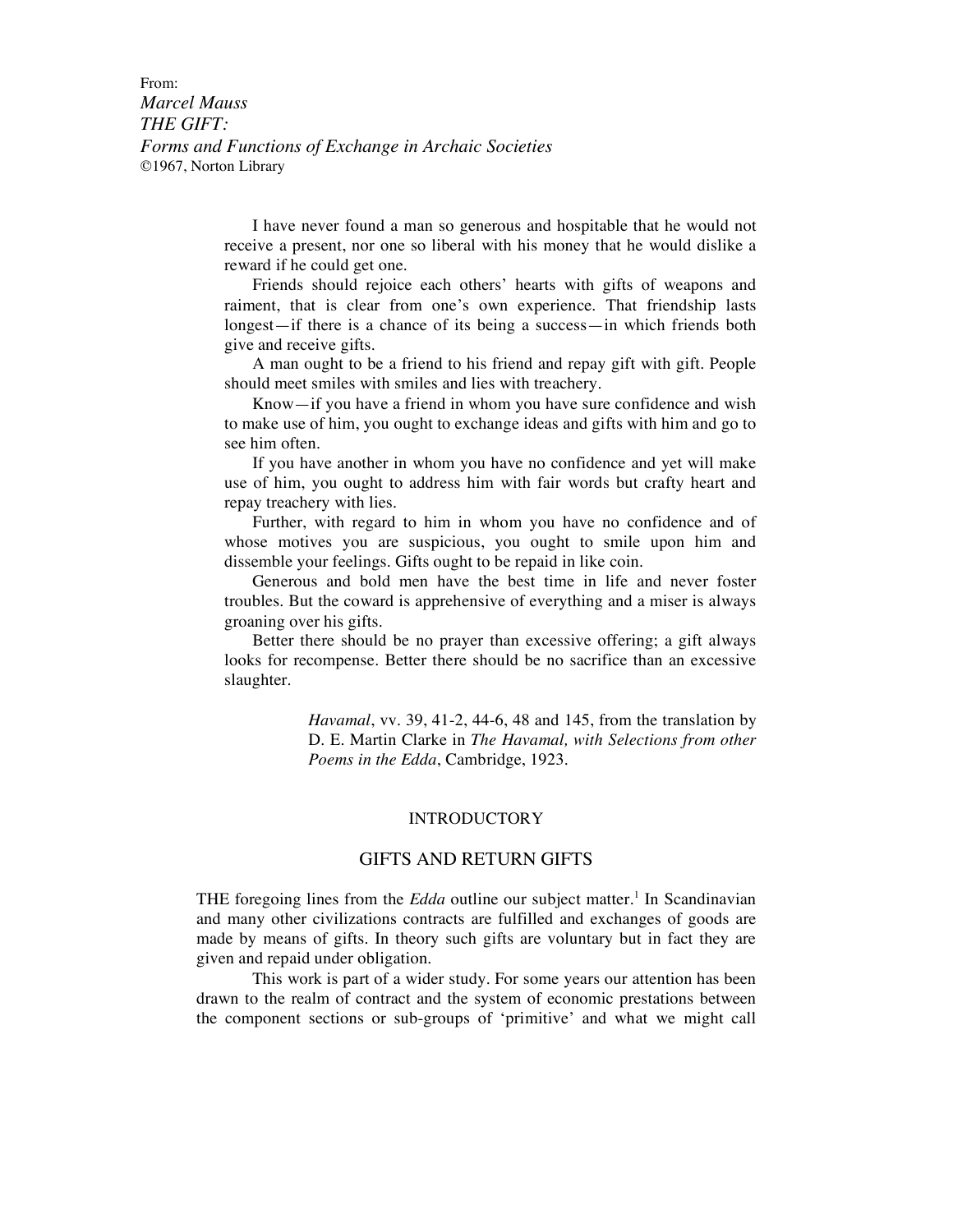'archaic' societies. On this subject there is a great mass of complex data. For, in these 'early' societies, social phenomena are not discrete; each phenomenon contains all the threads of which the social fabric is composed. In these *total* social phenomena, as we propose to call them, all kinds of institutions find simultaneous expression: religious, legal, moral, and economic. In addition, the phenomena have their aesthetic aspect and they reveal morphological types.

We intend in this book to isolate one important set of phenomena: namely, prestations which are in theory voluntary, disinterested and spontaneous, but are in fact obligatory and interested. The form usually taken is that of the gift generously offered; but the accompanying behaviour is formal pretence and social deception, while the transaction itself is based on obligation and economic self-interest. We shall note the various principles behind this necessary form of exchange (which is nothing less than the division of labour itself), but we shall confine our detailed study to the enquiry: *In primitive or archaic types of society what is the principle whereby the gift received has to be repaid? What force is there in the thing given which compels the recipient to make a return?* We hope, by presenting enough data, to be able to answer this question precisely, and also to indicate the direction in which answers to cognate questions might be sought. We shall also pose new problems. Of these, some concern the morality of the contract: for instance, the manner in which today the law of things remains bound up with the law of persons; and some refer to the forms and ideas which have always been present in exchange and which even now are to be seen in the idea of individual interest.

Thus we have a double aim. We seek a set of more or less archaeological conclusions on the nature of human transactions in the societies which surround us and those which immediately preceded ours, and whose exchange institutions differ from our own. We describe their forms of contract and exchange. It has been suggested that these societies lack the economic market, but this is not true; for the market is a human phenomenon which we believe to be familiar to every known society. Markets are found before the development of merchants, and before their most important innovation, currency as we know it. They functioned before they took the modern forms (Semitic, Hellenic, Hellenistic, and Roman) of contract and sale and capital. We shall take note of the moral and economic features of these institutions.

We contend that the same morality and economy are at work, albeit less noticeably, in our own societies, and we believe that in them we have discovered one of the bases of social life; and thus we may draw conclusions of a moral nature about some of the problems confronting us in our present economic crisis. These pages of social history, theoretical sociology, political economy and morality do no more than lead us to old problems which are constantly turning up under new guises. 2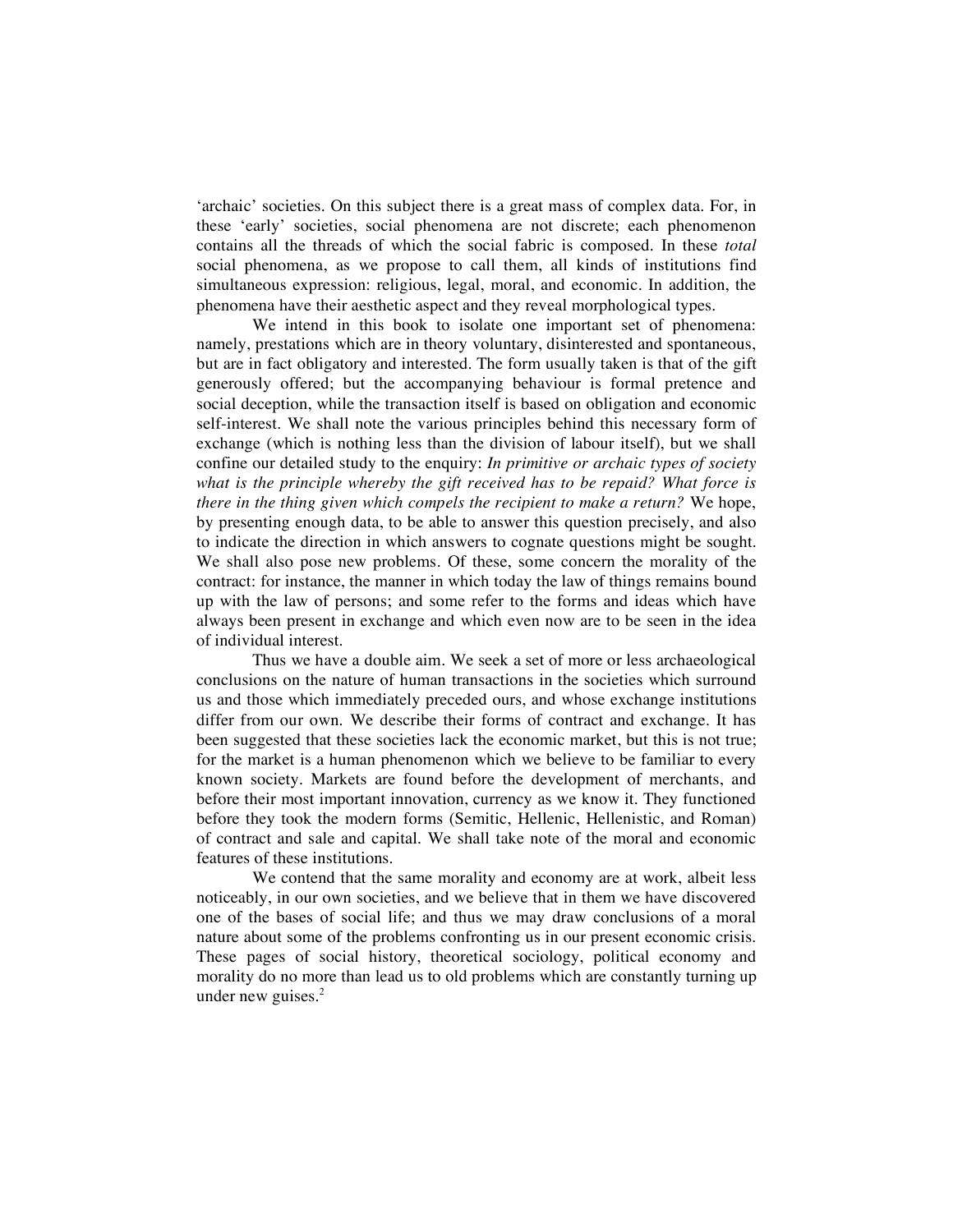#### THE METHOD FOLLOWED

Our method is one of careful comparison. We confine the study to certain chosen areas, Polynesia, Melanesia, and North West America, and to certain well-known codes. Again, since we are concerned with words and their meanings, we choose only areas where we have access to the minds of the societies through documentation and philological research. This further limits our field of comparison. Each particular study has a bearing on the systems we set out to describe and is presented in its logical place. In this way we avoid that method of haphazard comparison in which institutions lose their local colour and documents their value.

### PRESTATION, GIFT AND POTLATCH

This work is part of the wider research carried out by M. Davy and myself upon archaic forms of contract, so we may start by summarizing what we have found so far.<sup>3</sup> It appears that there has never existed, either in the past or in modern primitive societies, anything like a 'natural' economy. <sup>4</sup> By a strange chance the type of that economy was taken to be the one described by Captain Cook when he wrote on exchange and barter among the Polynesians. <sup>5</sup> In our study here of these same Polynesians we shall see how far removed they are from a state of nature in these matters.

In the systems of the past we do not find simple exchange of goods, wealth and produce through markets established among individuals. For it is groups, and not individuals, which carry on exchange, make contracts, and are bound by obligations; <sup>6</sup> the persons represented in the contracts are moral persons—clans, tribes, and families; the groups, or the chiefs as intermediaries for the groups, confront and oppose each other.<sup>7</sup> Further, what they exchange is not exclusively goods and wealth, real and personal property, and things of economic value. They exchange rather courtesies, entertainments, ritual, military assistance, women, children, dances, and feasts; and fairs in which the market is but one element and the circulation of wealth but one part of a wide and enduring contract. Finally, although the prestations and counter-prestations take place under a voluntary guise they are in essence strictly obligatory, and their sanction is private or open warfare. We propose to call this the system of *total prestations*. Such institutions seem to us to be best represented in the alliance of pairs of phratries in Australian and North American tribes, where ritual, marriages, succession to wealth, community of right and interest, military and religious rank and even games<sup>8</sup> all form part of one system and presuppose the collaboration of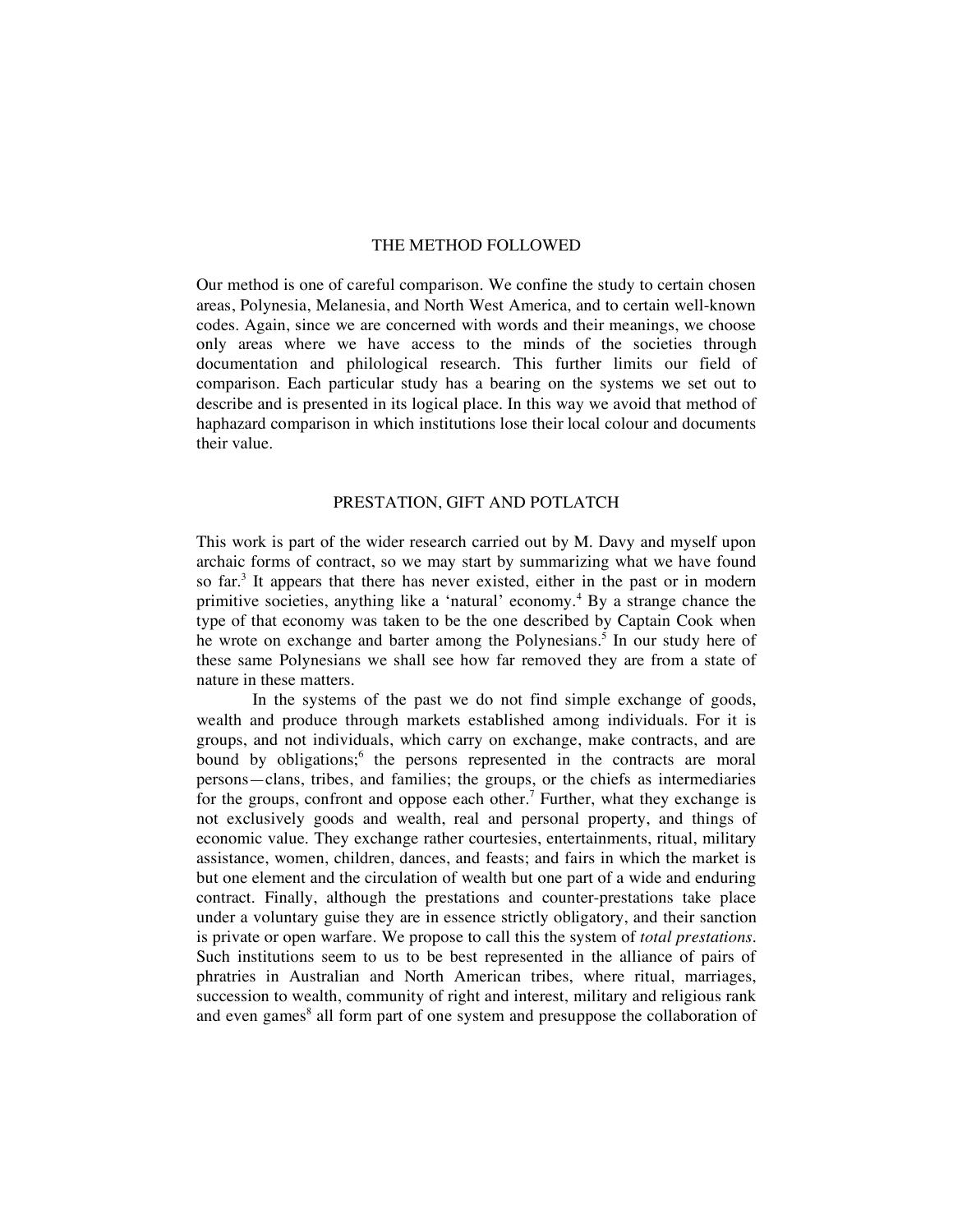the two moieties of the tribe. The Tlingit and Haida of North-West America give a good expression of the nature of these practices when they say that they 'show respect to each other'.<sup>9</sup>

But with the Tlingit and Haida, and in the whole of that region, total prestations appear in a form which, although quite typical, is yet evolved and relatively rare. We propose, following American authors, to call it the *potlatch*. This Chinook word has passed into the current language of Whites and Indians from Vancouver to Alaska. Potlatch meant originally 'to nourish' or 'to consume'. <sup>10</sup> The Tlingit and Haida inhabit the islands, the coast, and the land between the coast and the Rockies; they are very rich, and pass their winters in continuous festival, in banquets, fairs and markets which at the same time are solemn tribal gatherings. The tribes place themselves hierarchically in their fraternities and secret societies. On these occasions are practised marriages, initiations, shamanistic seances, and the cults of the great gods, totems, and group or individual ancestors. These are all accompanied by ritual and by prestations by whose means political rank within sub-groups, tribes, tribal confederations and nations is settled.<sup>11</sup>

But the remarkable thing about these tribes is the spirit of rivalry and antagonism which dominates all their activities. A man is not afraid to challenge an opposing chief or nobleman. Nor does one stop at the purely sumptuous destruction of accumulated wealth in order to eclipse a rival chief (who may be a close relative).<sup>12</sup> We are here confronted with total prestation in the sense that the whole clan, through the intermediacy of its chiefs, makes contracts involving all its members and everything it possesses.<sup>13</sup> But the agonistic character of the prestation is pronounced. Essentially usurious and extravagant, it is above all a struggle among nobles to determine their position in the hierarchy to the ultimate benefit, if they are successful, of their own clans. This agonistic type of total prestation we propose to call the 'potlatch'.

So far in our study Davy and I had found few examples of this institution outside North-West America,<sup>14</sup> Melanesia, and Papua.<sup>15</sup> Everywhere else—in Africa, Polynesia, and Malaya, in South America and the rest of North America—the basis of exchange seemed to us to be a simpler type of total prestation. However, further research brings to light a number of forms intermediate between exchanges marked by exaggerated rivalry like those of the American north-west and Melanesia, and others more moderate where the contracting parties rival each other with gifts: for instance, the French compete with each other in their ceremonial gifts, parties, weddings, and invitations, and feel bound, as the Germans say, to *revanchieren* themselves. <sup>16</sup> We find some of these intermediate forms in the Indo-European world, notably in Thrace.<sup>17</sup>

Many ideas and principles are to be noted in systems of this type. The most important of these spiritual mechanisms is clearly the one which obliges us to make a return gift for a gift received. The moral and religious reasons for this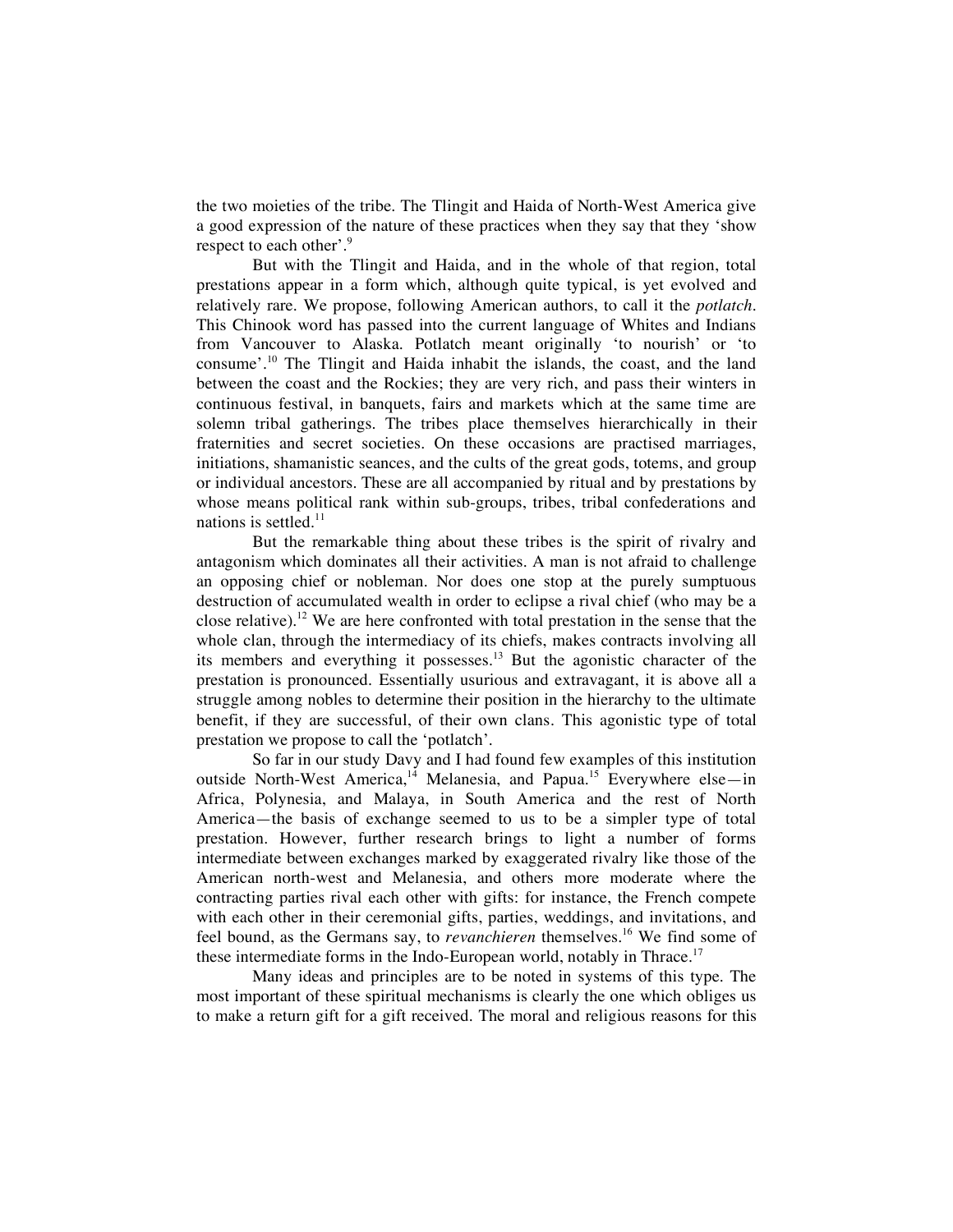constraint are nowhere more obvious than in Polynesia; and in approaching the Polynesian data in the following chapter we shall see clearly the power which enforces the repayment of a gift and the fulfilment of contracts of this kind.

### CHAPTER I

### GIFTS AND THE OBLIGATION TO RETURN GIFTS

# I. TOTAL PRESTATION MASCULINE AND FEMININE PROPERTY (SAMOA)

IN our earlier researches on the distribution of the system

of contractual gifts, we had found no real potlatch in

Polynesia. The Polynesian societies whose institutions came nearest to it appeared to have nothing beyond a system of total prestations, that is to say of permanent contracts between clans in which their men, women and children, their ritual, etc., were put on a communal basis. The facts that we had studied, including the remarkable Samoan custom of the exchange of decorated mats between chiefs on their marriages, did not indicate more complex institutions.<sup>1</sup> The elements of rivalry, destruction and fighting seemed to be absent, although we found they were present in Melanesia. We now reconsider the matter in the light of new material.

The system of contractual gifts in Samoa is not confined to marriage; it is present also in respect of childbirth,<sup>2</sup> circumcision,<sup>3</sup> sickness,<sup>4</sup> girls' puberty,<sup>5</sup> funeral ceremonies<sup>6</sup> and trade.<sup>7</sup> Moreover, two elements of the potlatch have in fact been attested to: the honour, prestige or *mana* which wealth confers;<sup>8</sup> and the absolute obligation to make return gifts under the penalty of losing the mana, authority and wealth.<sup>9</sup>

Turner tells us that on birth ceremonies, after receiving the *oloa* and the *tonga*, the 'masculine' and 'feminine' property, 'the husband and wife were left no richer than they were. Still, they had the satisfaction of seeing what they considered to be a great honour, namely, the heaps of property collected on the occasion of the birth of their child.'<sup>10</sup> These gifts are probably of an obligatory and permanent nature, and returns are made only through the system of rights which compels them. In this society, where cross-cousin marriage is the rule, a man gives his child to his sister and brother-in-law to bring up; and the brotherin-law, who is the child's maternal uncle, calls the child a *tonga*, a piece of feminine property.<sup>11</sup> It is then a 'channel through which native property<sup>12</sup> or *tonga*, continues to flow to that family from the parents of the child. On the other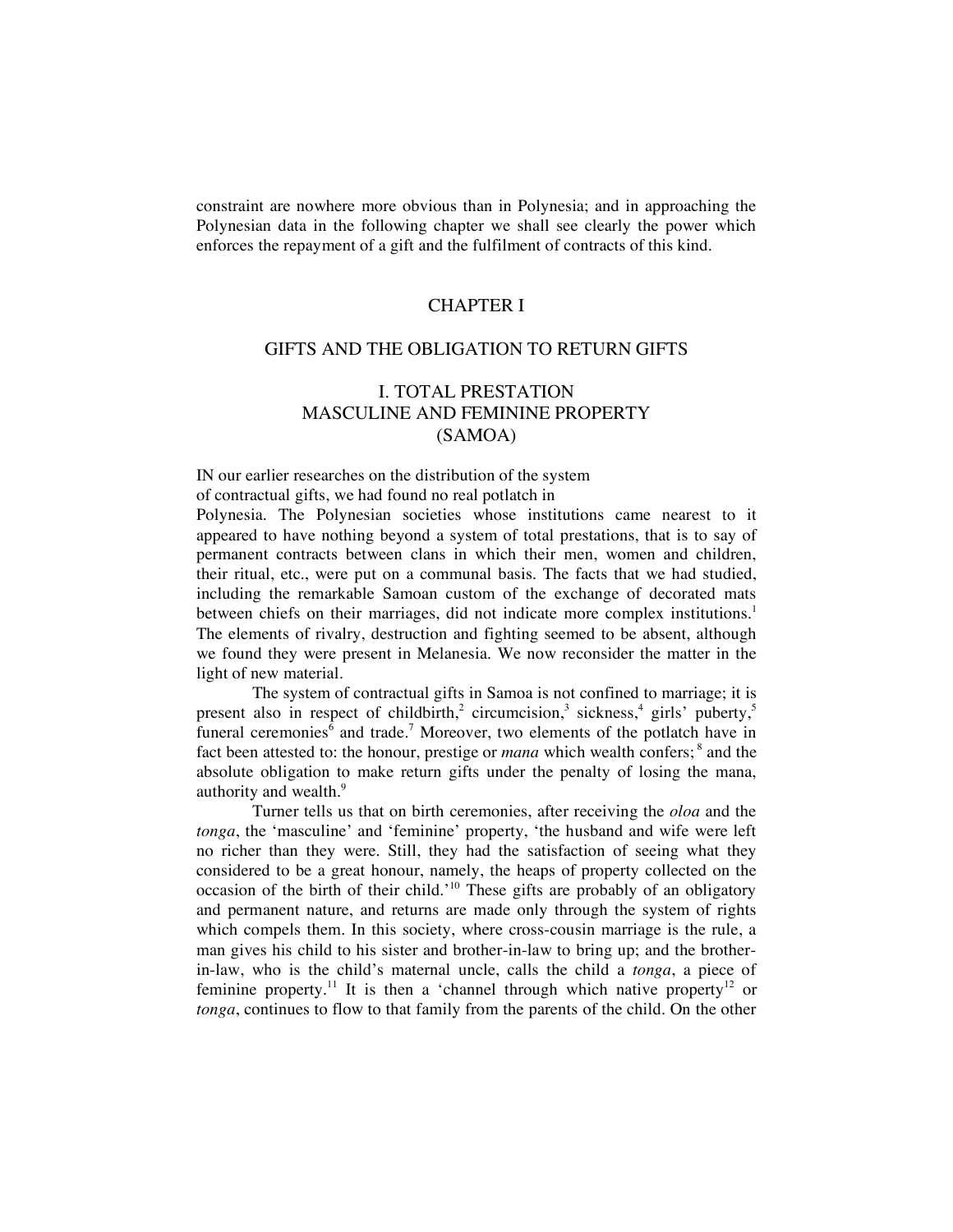hand, the child is to its parents a source of foreign property or *oloa*, coming from the parties who adopt it, as long as the child lives.' 'This sacrifice of natural ties creates a systematic facility in native and foreign property.' In short, the child (feminine property) is the means whereby the maternal family's property is exchanged for that of the paternal family. Since the child in fact lives with his maternal uncle he clearly has a right to live there and thus has a general right over his uncle's property. This system of fosterage is much akin to the generally recognized right of the sister's son over his uncle's property in Melanesia.<sup>13</sup> We need only the elements of rivalry, fighting and destruction for the complete potlatch.

Now let us consider the terms *oloa* and more particularly *tonga*. The latter means indestructible property, especially the marriage mats<sup>14</sup> inherited by the daughters of a marriage, and the trinkets and talismans which, on condition of repayment, come through the wife into the newly founded family; these constitute real property. <sup>15</sup> The *oloa* designates all the things which are particularly the husband's personal property.<sup>16</sup> This term is also applied today to things obtained from Europeans, clearly a recent extension.<sup>17</sup> We may disregard as inexact and insufficient the translation suggested by Turner of *oloa* as foreign and tonga as native; yet it is not without significance, since it suggests that certain property called *tonga* is more closely bound up with the land, the clan and the family than certain other property called *oloa*. 18

But if we extend our field of observation we immediately find a wider meaning of the notion *tonga*. In the Maori, Tahitian, Tongan and Mangarevan languages it denotes everything which may be rightly considered property, which makes a man rich, powerful or influential, and which can be exchanged or used as compensation: that is to say, such objects of value as emblems, charms, mats and sacred idols, and perhaps even traditions, magic and ritual.<sup>19</sup> Here we meet that notion of magical property which we believe to be widely spread in the Malayo-Polynesian world and right over the Pacific.<sup>20</sup>

## 2. THE SPIRIT OF THE THING GIVEN (MAORI)

This last remark leads to a contention of some importance. The *taonga* are, at any rate with the Maori, closely attached to the individual, the clan and the land; they are the vehicle of their *man*a—magical, religious and spiritual power. In a proverb collected by Sir G. Grey<sup>21</sup> and C. O. Davis,<sup>22</sup> *taonga* are asked to destroy the person who receives them; and they have the power to do this if the law, or rather the obligation, about making a return gift is not observed.

Our late friend Hertz saw the significance of this; disinterestedly he had written 'for Davy and Mauss' on the card containing the following note by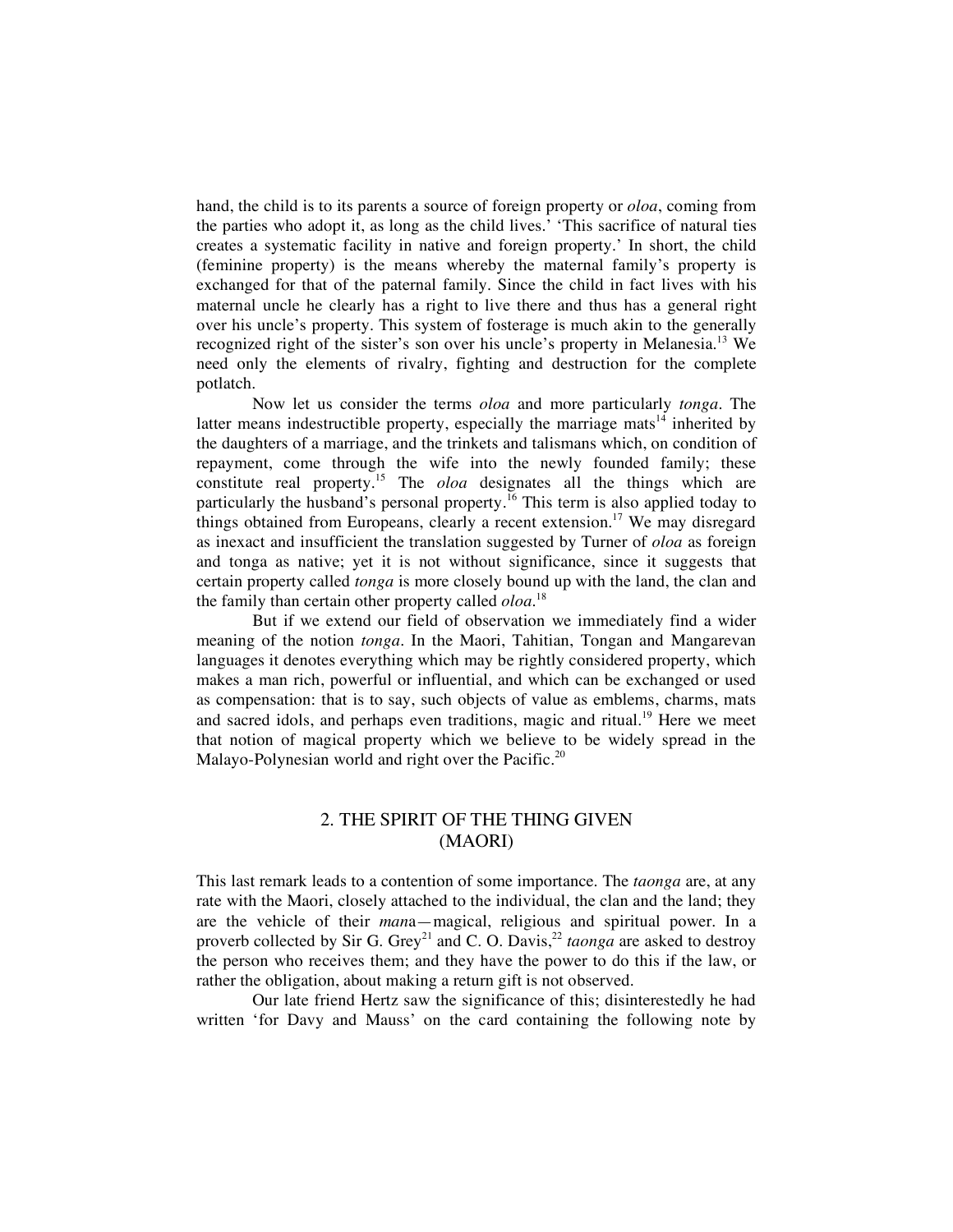Colenso: 'They had a kind of system of exchange, or rather of giving presents which had later to be exchanged or repaid.<sup>23</sup> For example, they exchange dried fish for pickled birds and mats.<sup>24</sup> The exchange is carried out between tribes or acquainted families without any kind of stipulation.

But Hertz had also found—I discovered it amongst his papers—a text whose significance we had both missed, for I had been unaware of it myself. Speaking of the *hau*, the spirit of things and particularly of the forest and forest game, Tamati Ranaipiri, one of Mr. Elsdon Best's most useful informants, gives quite by chance the key to the whole problem.25 'I shall tell you about *hau*. *Hau* is not the wind. Not at all. Suppose you have some particular object, *taonga*, and you give it to me; you give it to me without a price.<sup>26</sup> We do not bargain over it. Now I give this thing to a third person who after a time decides to give me something in repayment for it  $(utu)$ ,<sup>27</sup> and he makes me a present of something (*taonga*). Now this *taonga* I received from him is the spirit (*hau*) of the *taonga* I received from you and which I passed on to him. The *taonga* which I receive on account of the taonga that came from you, I must return to you. It would not be right on my part to keep these *taonga* whether they were desirable or not. I must give them to you since they are the *hau*<sup>28</sup> of the *taonga* which you gave me. If I were to keep this second *taonga* a for myself I might become ill or even die. Such is *hau*, the *hau* of personal property, the *hau* of the *taonga*, the *hau* of the forest. Enough on that subject.'

This capital text deserves comment. It is characteristic of the indefinite legal and religious atmosphere of the Maori and their doctrine of the 'house of secrets'; it is surprisingly clear in places and offers only one obscurity: the intervention of a third person. But to be able to understand this Maori lawyer we need only say: 'The *taonga* and all strictly personal possessions have a *hau*, a spiritual power. You give me *taonga*, I give it to another, the latter gives me *taonga* back, since he is forced to do so by the *hau* of my gift; and I am obliged to give this one to you since I must return to you what is in fact the product of the *hau* of your *taonga*.'

Interpreted thus not only does the meaning become clear, but it is found to emerge as one of the *leitmotifs* of Maori custom. The obligation attached to a gift itself is not inert. Even when abandoned by the giver, it still forms a part of him. Through it he has a hold over the recipient, just as he had, while its owner, a hold over anyone who stole it. <sup>29</sup> For the *taonga* is animated with the *hau* of its forest, its soil, its homeland, and the *hau* pursues him who holds it. 30

It pursues not only the first recipient of it or the second or the third, but every individual to whom the *taonga* is transmitted. <sup>31</sup> The *hau* wants to return to the place of its birth, to its sanctuary of forest and clan and to its owner. The *taonga* or its *hau*—itself a kind of individual<sup>32</sup>—constrains a series of users to return some kind of *taonga* of their own, some property or merchandise or labour, by means of feasts, entertainments or gifts of equivalent or superior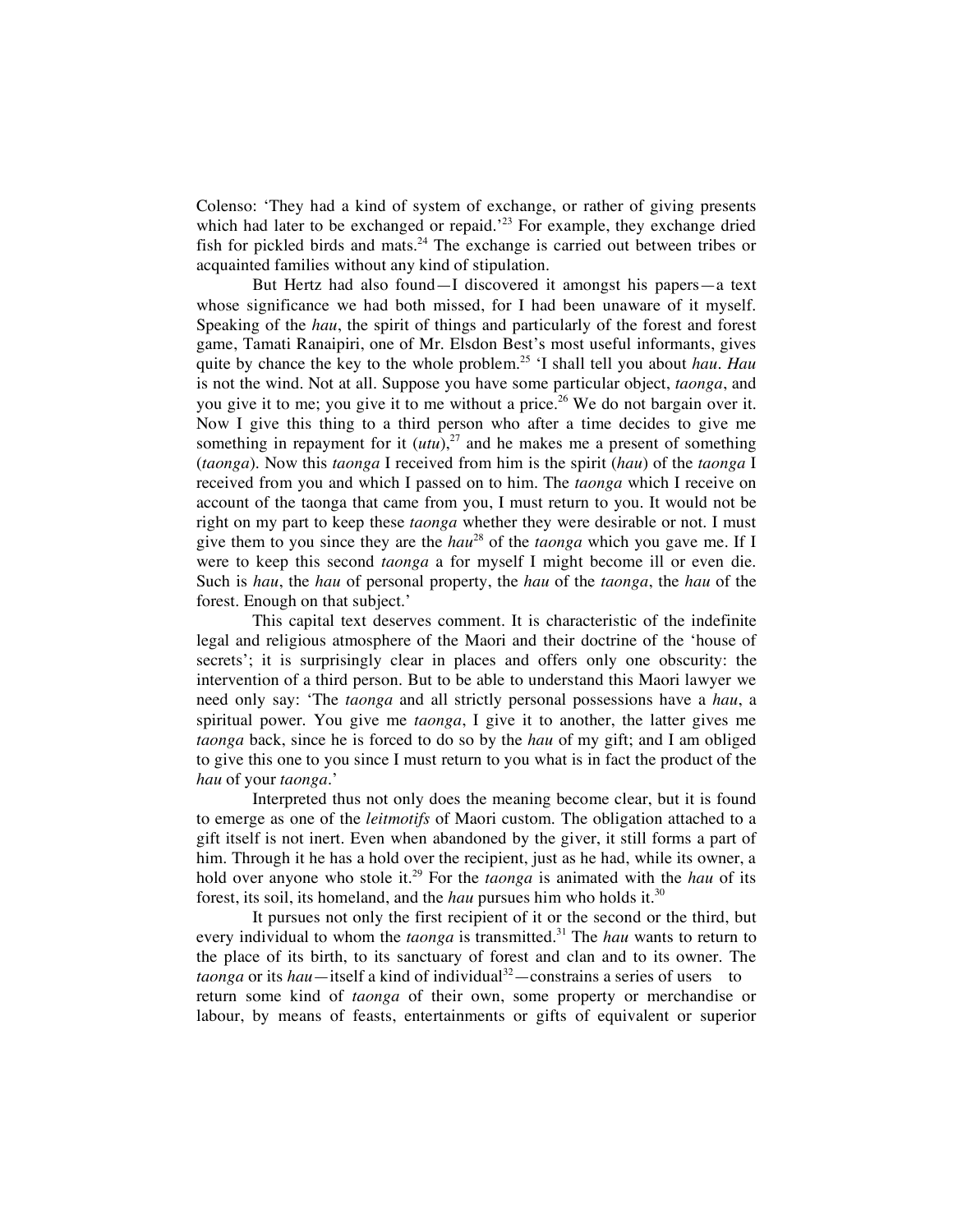value. Such a return will give its donor authority and power over the original donor, who now becomes the latest recipient. That seems to be the motivating force behind the obligatory circulation of wealth, tribute and gifts in Samoa and New Zealand.

This or something parallel helps to explain two sets of important social phenomena in Polynesia and elsewhere. We can see the nature of the bond created by the transfer of a possession. We shall return shortly to this point and show how our facts contribute to a general theory of obligation. But for the moment it is clear that in Maori custom this bond created by things is in fact a bond between persons, since the thing itself is a person or pertains to a person. Hence it follows that to give something is to give a part of oneself. Secondly, we are led to a better understanding of gift exchange and total prestation, including the potlatch. It follows clearly from what we have seen that in this system of ideas one gives away what is in reality a part of one's nature and substance, while to receive something is to receive a part of someone's spiritual essence. To keep this thing is dangerous, not only because it is illicit to do so, but also because it comes morally, physically and spiritually from a person. Whatever it is, food,  $33$ possessions, women, children or ritual, it retains a magical and religious hold over the recipient. The thing given is not inert. It is alive and often personified, and strives to bring to its original clan and homeland some equivalent to take its place.

# 3. THE OBLIGATION TO GIVE AND THE OBLIGATION TO RECEIVE

To appreciate fully the institutions of total prestation and the potlatch we must seek to explain two complementary factors. Total prestation not only carries with it the obligation to repay gifts received, but it implies two others equally important: the obligation to give presents and the obligation to receive them. A complete theory of the three obligations would include a satisfactory fundamental explanation of this form of contract among Polynesian clans. For the moment we simply indicate the manner in which the subject might be treated.

It is easy to find a large number of facts on the obligation to receive. A clan, household, association or guest are constrained to demand hospitality,<sup>34</sup> to receive presents, to barter<sup>35</sup> or to make blood and marriage alliances. The Dayaks have even developed a whole set of customs based on the obligation to partake of any meal at which one is present or which one has seen in preparation.<sup>36</sup>

The obligation to give is no less important. If we understood this, we should also know how men came to exchange things with each other. We merely point out a few facts. To refuse to give, or to fail to invite, is like refusing to accept— the equivalent of a declaration of war; it is a refusal of friendship and intercourse. $37$  Again, one gives because one is forced to do so, because the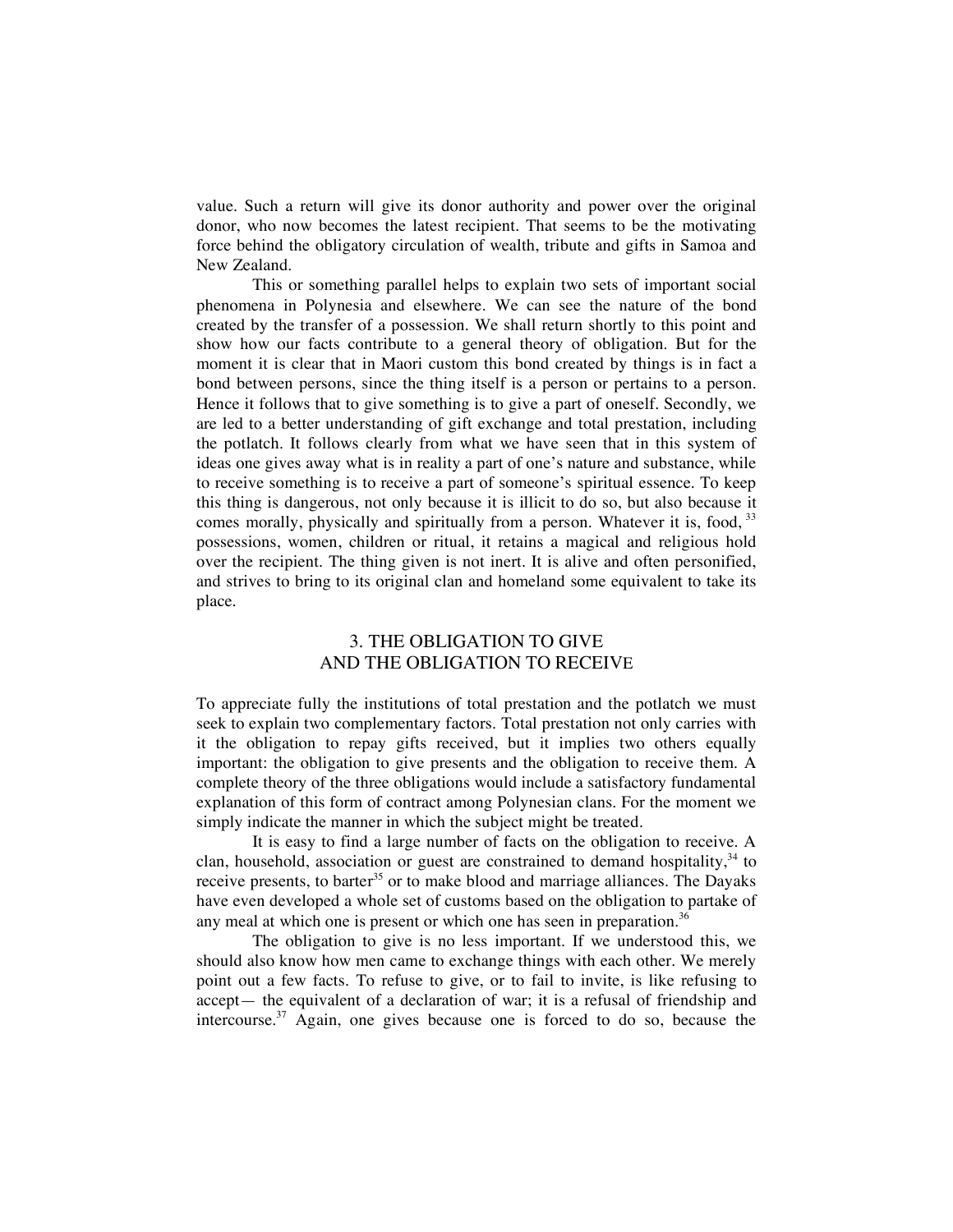recipient has a sort of proprietary right over everything which belongs to the donor.<sup>38</sup> This right is expressed and conceived as a sort of spiritual bond. Thus in Australia the man who owes all the game he kills to his father and mother-in-law may eat nothing in their presence for fear that their very breath should poison his food. <sup>39</sup> We have seen above that the *taonga* sister's son has customs of this kind in Samoa, which are comparable with those of the sister's son (*vasu*) in Fiji. 40

In all these instances there is a series of rights and duties about consuming and repaying existing side by side with rights and duties about giving and receiving. The pattern of symmetrical and reciprocal rights is not difficult to understand if we realize that it is first and foremost a pattern of spiritual bonds between things which are to some extent parts of persons, and persons and groups that behave in some measure as if they were things.

All these institutions reveal the same kind of social and psychological pattern. Food, women, children, possessions, charms, land, labour, services, religious offices, rank—everything is stuff to be given away and repaid. In perpetual interchange of what we may call spiritual matter, comprising men and things, these elements pass and repass between clans and individuals, ranks, sexes and generations.

## 4. GIFTS TO MEN AND GIFTS TO GODS

Another theme plays its part in the economy and morality of the gift: that of the gift made to men in the sight of gods or nature. We have not undertaken the wider study necessary to reveal its real import; for the facts at our disposal do not all come from the areas to which we have limited ourselves; and a strongly marked mythological element which we do not yet fully understand prevents us from advancing a theory. We simply give some indications of the theme.

In the societies of North-East Siberia<sup>41</sup> and amongst the Eskimo of West Alaska<sup>42</sup> and the Asiatic coast of the Behring Straits, the potlatch concerns not only men who rival each other in generosity, and the objects they transmit or destroy, and the spirits of the dead which take part in the transactions and whose names the men bear; it concerns nature as well. Exchanges between namesakes people named after the same spirits—incite the spirits of the dead, of gods, animals and natural objects to be generous towards them.<sup>43</sup> Men say that giftexchange brings abundance of wealth. Nelson and Porter have given us good descriptions of these ceremonies and the effect they have on the dead, on the game, the fish and shellfish of the Eskimo. They are expressively called, in the language of British trappers, the 'Asking Festival' or the 'Inviting-in Festival'.<sup>44</sup> Ordinarily they are not confined within the limits of winter settlements. The effect upon nature has been well shown in a recent work on the Eskimo.<sup>45</sup>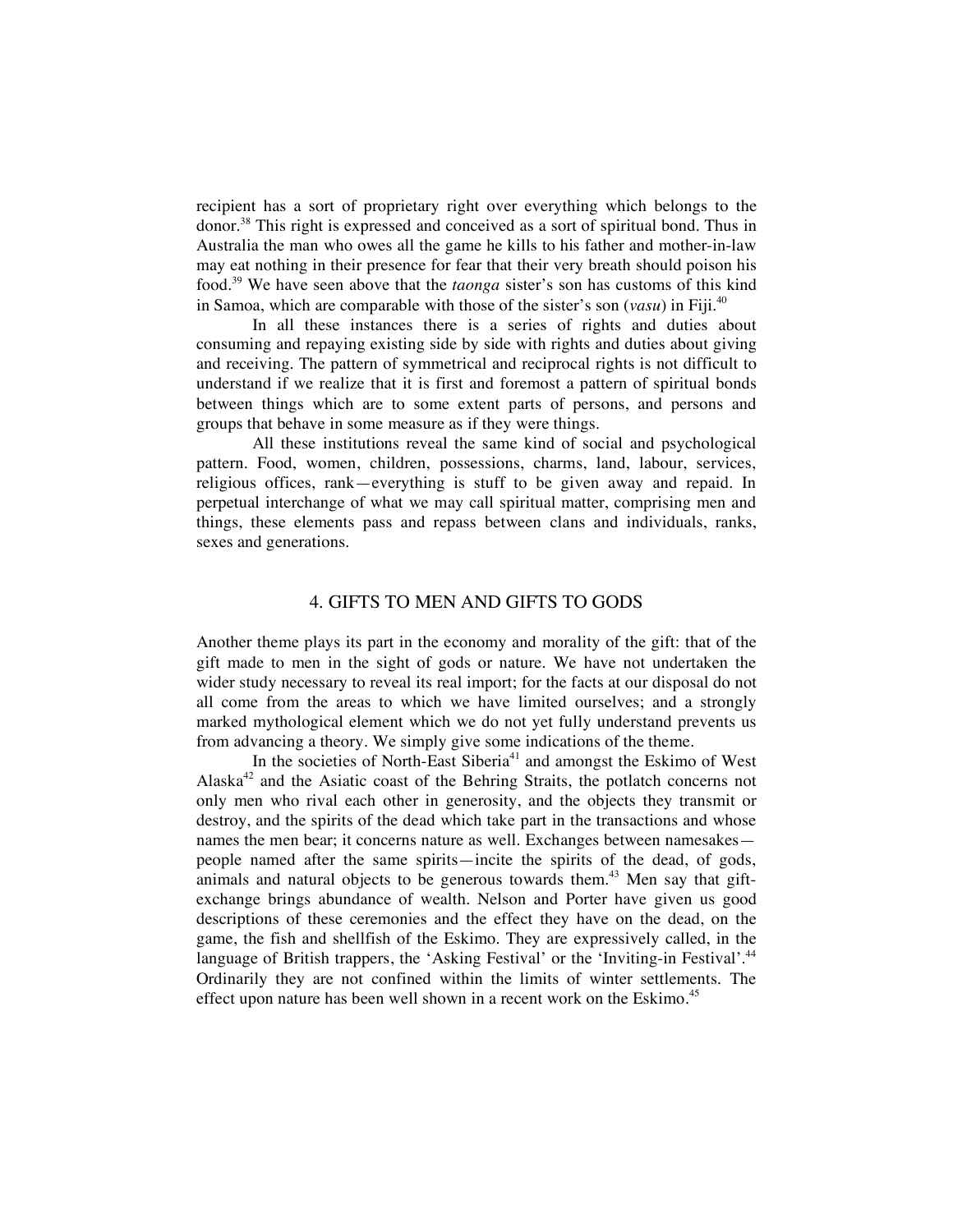The Yuit have a mechanism, a wheel decorated with all manner of provisions, carried on a greasy pole surmounted with the head of a walrus. The top of the pole protrudes above the tent of which it forms the centre. Inside the tent it is manoeuvred by means of another wheel and is made to turn clockwise like the sun. It would be hard to find a better expression of this mode of thought.<sup>46</sup>

The theme is also to be found with the Koryak and Chukchee of the extreme north-west of Siberia.<sup>47</sup> Both have the potlatch. But it is the maritime Chukchee who, like their Yuit neighbours, practise most the obligatory-voluntary gift exchanges in the course of protracted thanksgiving ceremonies which follow one after the other in every house throughout the winter. The remains of the festival sacrifice are thrown into the sea or cast to the winds; they return to their original home, taking with them all the game killed that year, ready to return again in the next. Jochelsen mentions festivals of the same kind among the Koryak, although he was present only at the whale festival. The system of sacrifice seems there to be very highly developed.<sup>48</sup>

Bogoras rightly compares these with the Russian *koliada* customs in which masked children go from house to house begging eggs and flour and none dare refuse them. This is a European custom.<sup>49</sup>

The connection of exchange contracts among men with those between men and gods explains a whole aspect of the theory of sacrifice. It is best seen in those societies where contractual and economic ritual is practised between men. Where the men are masked incarnations, often shamanistic, being possessed by the spirit whose name they bear, they act as representatives of the spirits.<sup>50</sup> In that case the exchanges and contracts concern not only men and things but also the sacred beings that are associated with them.<sup>51</sup> This is very evident in Eskimo, Tlingit, and one of the two kinds of Haida potlatch.

There has been a natural evolution. Among the first groups of beings with whom men must have made contracts were the spirits of the dead and the gods. They in fact are the real owners of the world's wealth.<sup>52</sup> With them it was particularly necessary to exchange and particularly dangerous not to; but, on the other hand, with them exchange was easiest and safest.

Sacrificial destruction implies giving something that is to be repaid. All forms of North-West American and North-East Asian potlatch contain this element of destruction.  $53$  It is not simply to show power and wealth and unselfishness that a man puts his slaves to death, burns his precious oil, throws coppers into the sea, and sets his house on fire. In doing this he is also sacrificing to the gods and spirits, who appear incarnate in the men who are at once their namesakes and ritual allies.

But another theme appears which does not require this human support, and which may be as old as the potlatch itself: the belief that one has to buy from the gods and that the gods know how to repay the price. This is expressed typically by the Toradja of the Celebes. Kruyt tells us that the 'owner' can 'buy'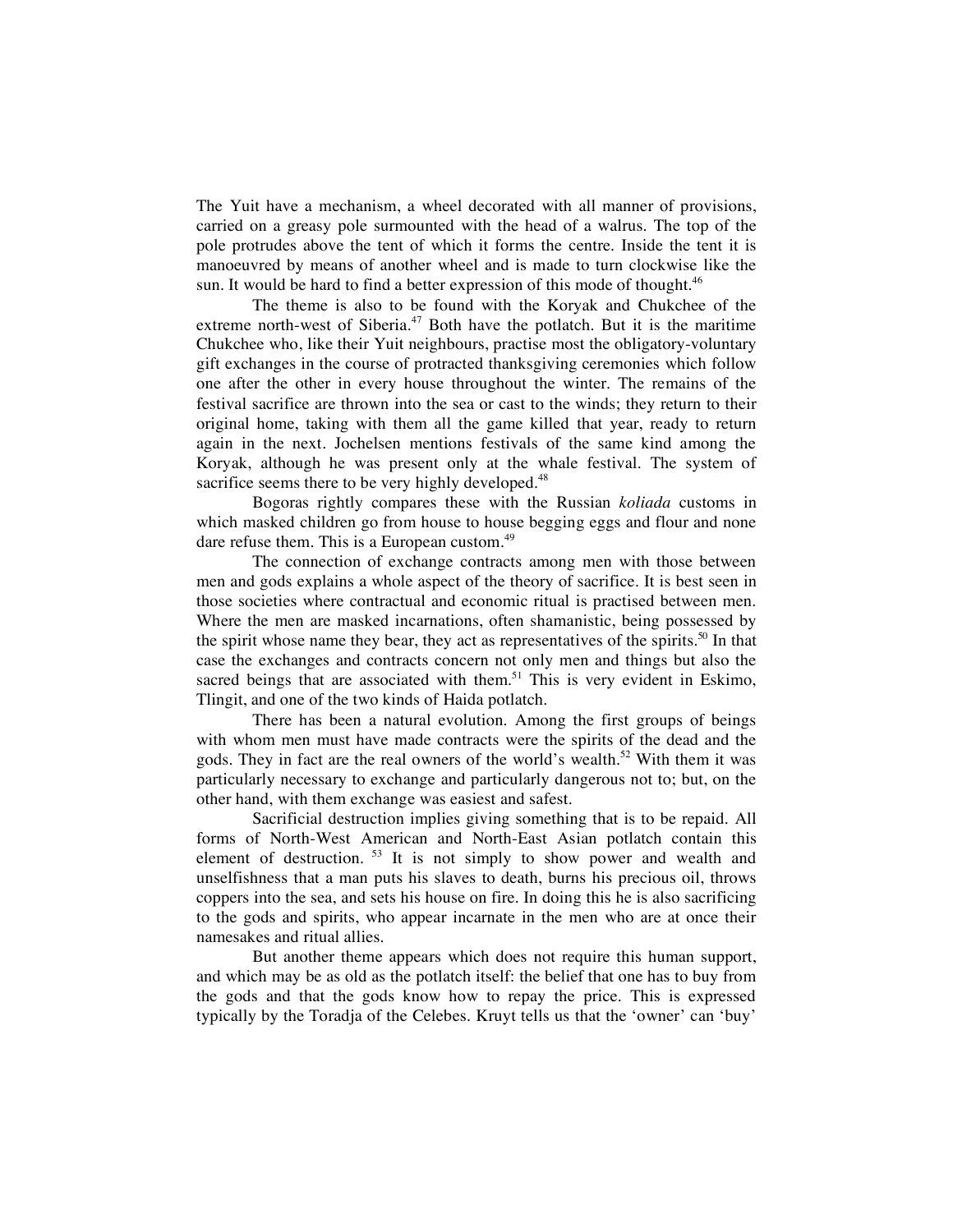from the spirits the right to do certain things with his or rather 'their' property. Before he cuts his wood or digs his garden or stakes out his house he must make a payment to the gods. Thus although the notion of purchase seems to be little developed in the personal economic life of the Toradja, nevertheless, the idea of purchase from gods and spirits is universally understood.<sup>54</sup>

With regard to certain forms of exchange which we describe later Malinowski remarks on facts of the same order from the Trobriands. A malignant spirit is evoked—a *tauvau* whose body has been found in a snake or a land crab—by means of giving it *vaygu'a* (a precious object used in *kula* exchanges, at once ornament, charm and valuable). This gift has a direct effect on the spirit of the tauvau. <sup>55</sup> Again at the *mila-mila* festival, <sup>56</sup> a potlatch in honour of the dead, the two kinds of *vaygu'a*  $-$  the kula ones and those which Malinowski now describes for the first time as 'permanent' *vaygu'a*<sup>57</sup> — are exposed and offered up to the spirits, who take the shades of them away to the country of the dead;<sup>58</sup> there the spirits rival each other in wealth as men do on their return from a solemn kula.<sup>59</sup>

Van Ossenbruggen, who is both a theorist and a distinguished observer, and who lives on the spot, has noted another point about these institutions.<sup>60</sup> Gifts to men and to gods have the further aim of buying peace. In this way evil influences are kept at bay, even when not personified; for a human curse will allow these jealous spirits to enter and kill you and permit evil influences to act, and if you commit a fault towards another man you become powerless against them. Van Ossenbruggen interprets in this way not only the throwing of money over the wedding procession in China, but even bridewealth itself. This is an interesting suggestion which raises a series of points.<sup>61</sup>

We see how it might be possible to embark upon a theory and history of contractual sacrifice. Now this sacrifice presupposes institutions of the type we are describing, and conversely it realizes them to the full, for the gods who give and repay are there to give something great in exchange for something small. Perhaps then it is not the result of pure chance that the two solemn formulas of contract, the Latin *do ut des* and the Sanskrit *dadami se, dehi me* have come down to us through religious texts. 62

### *A further note: on Alms*

Later in legal and religious evolution man appears once more as representative of the gods and the dead, if indeed he had ever ceased to be so. For instance among the Hausa there is often a fever epidemic when the guinea-corn is ripe, and the only way to prevent it is to give presents of wheat to the poor. $63$ Again, among the Hausa of Tripolitania, at the time of the great prayer (*Baban Salla*), the children go round the huts saying: 'Shall I enter?' The reply is: 'Oh prick-eared hare, for a bone one gets service' (the poor man is happy to work for the rich). These gifts to children and poor people are pleasing to the dead.<sup>64</sup> These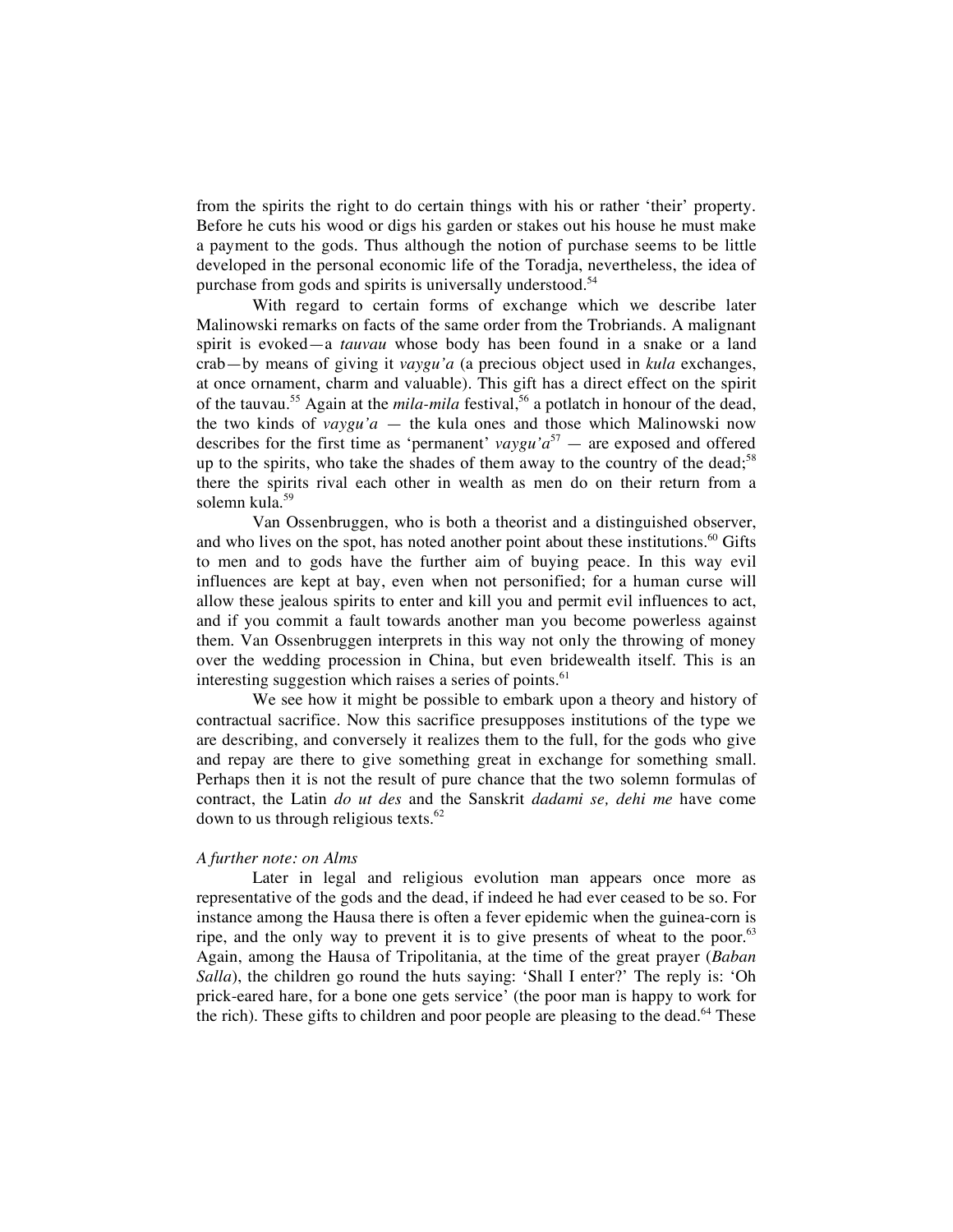customs may be Islamic in origin, <sup>65</sup> or Islamic, Negro, European and Berber at the same time.

Here at any rate is the beginning of a theory of alms. Alms are the result on the one hand of a moral idea about gifts and wealth<sup>66</sup> and on the other of an idea about sacrifice. Generosity is necessary because otherwise Nemesis will take vengeance upon the excessive wealth and happiness of the rich by giving to the poor and the gods. It is the old gift morality raised to the position of a principle of justice; the gods and spirits consent that the portion reserved for them and destroyed in useless sacrifice should go to the poor and the children. Originally the Arabic *sadaka* meant, like the Hebrew *zedaqa*, exclusively justice, and it later came to mean alms. We can say that the Mishnic era, the time of the victory of the Paupers at Jerusalem, begot the doctrine of charity and alms which later went round the world with Christianity and Islam. It was at this time that the word *zedaqa* changed its meaning, since it does not mean alms in *The Bible*. 67

The value of the documents and commentaries we have quoted in this chapter is not merely local. Comparison takes us farther afield. For we can say that the basic elements of the potlatch are found in Polynesia even if the complete institution is not found there;<sup>68</sup> in any event gift-exchange is the rule. But to emphasize this theme would simply be a show of erudition if it did not extend beyond Polynesia. Let us now shift the subject and demonstrate that at least the *obligation to give* has a much wider distribution. Then we shall show the distribution of the other types of obligation and demonstrate that our interpretation is valid for several other groups of societies.

### NOTES to INTRODUCTORY

–––––––––––––––––––––––––

<sup>1</sup> Cassel in his *Theory of Social Economy*, Vol. II, p. 345, mentions this text.

<sup>2</sup> I have been unable to consult Burckhard, *Zum Begriff der Schenkung*, pp. 53 ff. But for Anglo-Saxon law our immediate point has been noted by Pollock and Maitland, *History of English Law*, Vol. II, p, 82: 'The wide word "gift" . . . will cover sale, exchange, gage and lease.' Cf. pp. 12, 212-14: 'Perhaps we may doubt whether . . . a purely gratuitous promise . . . would have been enforced.' See also the essay by Neubecker on the Germanic dowry, *Die Mitgift*, 1909, pp. 65 ff.

<sup>3</sup> 'Foi Jurée'; see bibliography in Mauss, 'Une Forme archaique de Contrat chez les Thraces' in *Revue des Etudes Grecques*, 1921; R. Lenoir, 'L'Institution du Potlatch' in *Revue Philosophique*, 1924.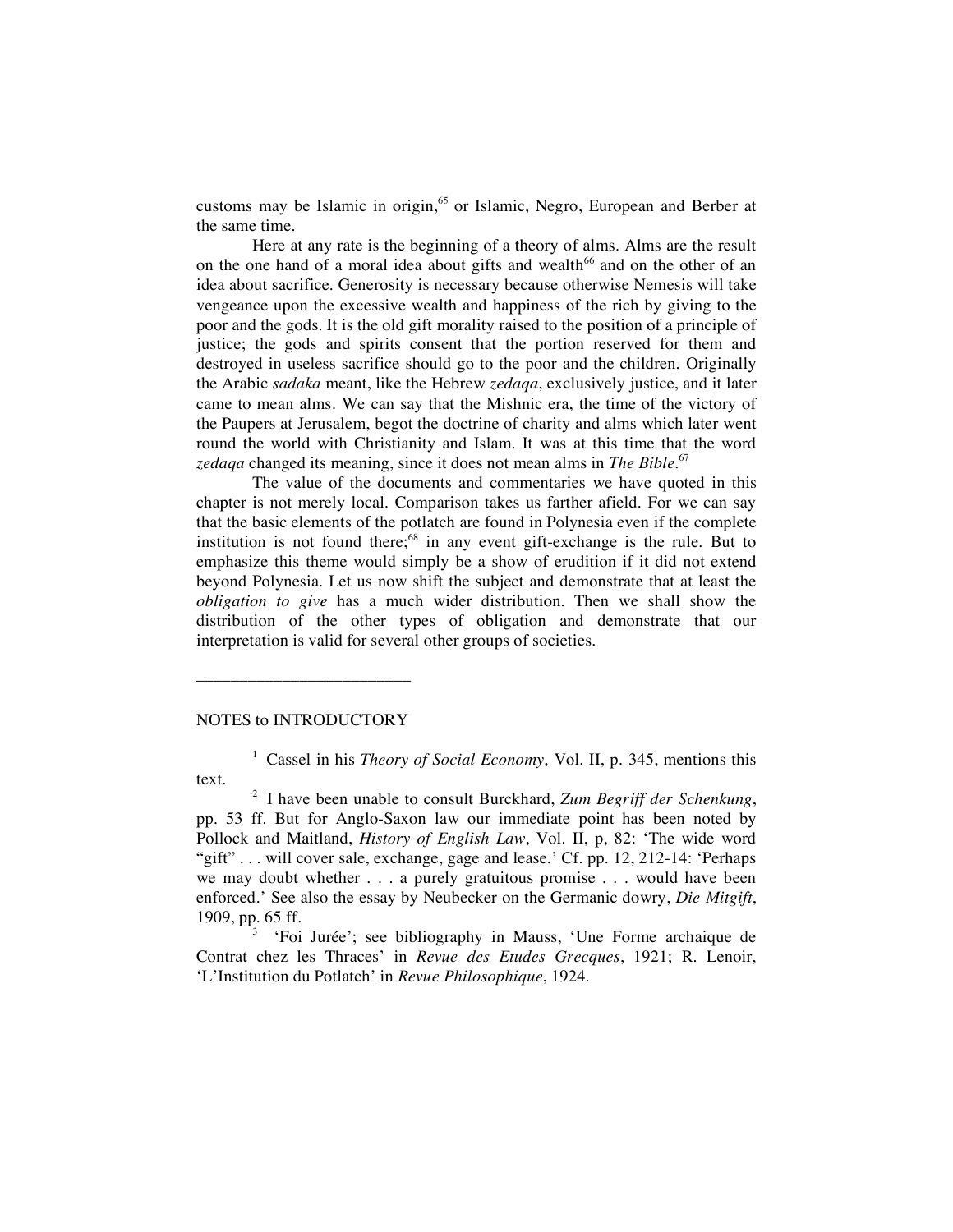<sup>4</sup> M. F. Samlo, Der Güterverkehr in der Urgesellschaft, Institut Solvay, 1909, has some sound discussion on this, and on p. 156 suggests that he is on the lines of our own argument.

<sup>5</sup> Grierson, *Silent Trade*, 1903, argued conclusively against this view. See also Von Moszkowski, *Wirtschaftsleben der primitiven V*ö*lker*, 19l1; although he considers theft to be primitive and confuses it with the right to take. A good exposition of Maori data is to be found in W. von Brun, 'Wirtschaftsorganisation der Maori' in *Beiträgungen Lamprecht*, 18, 1912, in which a chapter is devoted to exchange. The most recent comprehensive work on so-called primitive economics is Koppers, 'Ethnologische Wirtschaftsordnung', in *Anthropos*, 1915-16, pp. 611-51 and 971-1079; strong on presentation of material but for the rest rather hair-splitting.

<sup>6</sup> We wrote recently that in Australia, especially on a death, there is the beginning of exchange on a tribal basis, and not merely amongst clans and phratries. Among the Kakadu of the Northern Territory there are three mortuary ceremonies. During the third the men have a kind of inquest to find out who is the sorcerer responsible for the death. Contrary to normal Australian custom no feud follows. The men simply gather with their spears and state what they require in exchange. Next day the spears are taken to another tribe, e.g. the Umoriu, who realize the reason for the visit. The spears are piled and in accordance with a known scale the required objects are set before them. Then the Kakadu take them away (Baldwin Spencer, *Tribes of the Northern Territories*, 1914, p. 247). Spencer then states that the objects can then be exchanged for spears, a fact we do not fully understand. But he fails to see the connection between the mortuary ceremony and the exchange of gifts, adding that the natives themselves do not see it. But the custom is easy enough to understand. It is a pact which takes the place of a feud, and which sets up an inter-tribal market. The exchange of objects is simultaneously an exchange of peace pledges and of sentiments of solidarity in mourning. In Australia this is normally seen only between clans and families which are in some way associated or related by marriage. The only difference here is that the custom is extended to the tribal basis.

<sup>7</sup> A poet as late as Pindar could say  $\alpha \nu \alpha \gamma \alpha \mu \beta \rho \omega \pi \rho \sigma \pi \nu \omega \nu \alpha \nu \sigma \theta \nu$  $\partial u \kappa \alpha \delta \varepsilon$ , Olympiads, VIII, 4. The whole passage still reflects the kind of situation we are describing. The themes of the gift, of wealth, marriage, honour, favour, alliance, of shared food and drink, and the theme of jealousy in marriage are all clearly represented.

See specially the remarkable rules of the ball game among the Omaha: Fletcher and la Flesche, 'Omaha Tribe' in *Annual Report of the Bureau of American Ethnology.*, 1905-6, pp. 197 and 366.

<sup>9</sup> Krause, *Tlingit Indianer*, pp. 234 ff., notes the character of the festivals and rituals although he did not call them 'potlatch'. Boursin in *Eleventh Census*, pp. 54-66, and Porter, ibid. p. 33, saw and named the reciprocal glorification in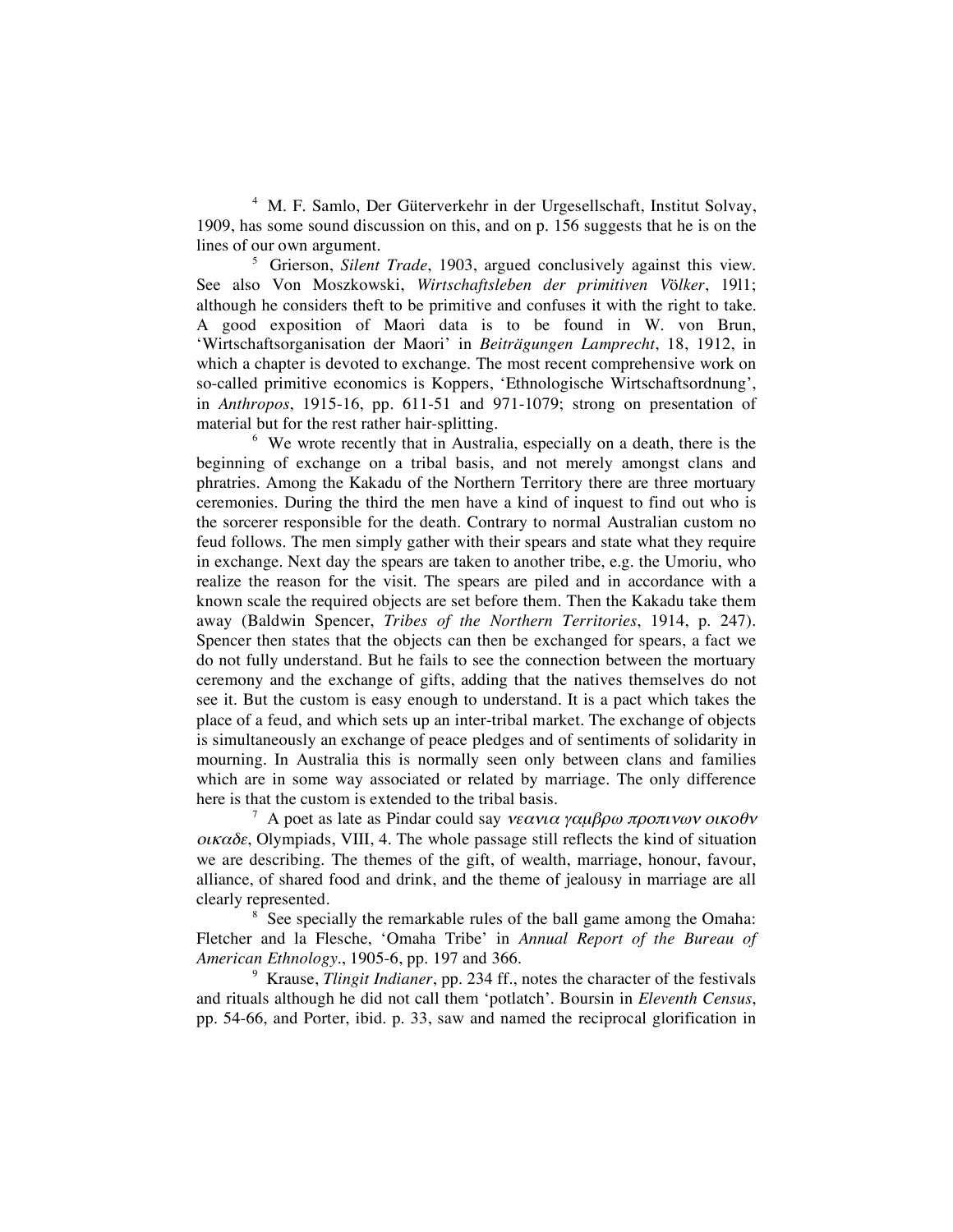the potlatch. Swanton, however, has the best commentary, in 'Social Conditions . . . of the Tlingit Indians' in *Annual Report of the Bureau of American Ethnology.*, XXVI, 345. Cf. our notes in A.S., XI, 207 and in *Foi Jurée*, p. 172.

<sup>10</sup> On the meaning of the word potlatch, see Barbeau, *Bulletin de la Societe de Géographie de Québec*, 19l l, and *Foi Jurée*, p. 162. It seems to us, however, that Davy does not take into account the original meaning of the word. Boas, admittedly for the Kwakiutl and not the Chinook, uses the word 'feeder', although the literal meaning is 'Place of getting Satiated' —*Kwa*. T., II, p. 43; cf. *Kwa. T*., I, pp. 255, 517. But the two meanings suggested, gift and food, are not exclusive since the usual content of the gift, here at any rate, is food.

<sup>11</sup> The legal aspect of potlatch has been discussed by Adam in his articles in the *Zeitschrift für vergleichende Rechtswissenschaft* starting 19ll, and in the *Festchrift* to Seler, 1920, and by Davy in *Foi Jurée*. The economic and ritual aspects are no less important and merit the same detailed study. The religious nature of the people involved and of the objects exchanged or destroyed have a bearing on the nature of the contracts, as have the values attributed to them.

<sup>12</sup> The Haida call it 'killing wealth'.<br><sup>13</sup> See Hunt's documents in *Fth* 

See Hunt's documents in *Eth. Kwa.*, p. 1340, where there is an interesting description of the way the clan brings its potlatch contributions to the chief, and a record of some of the discourses. The chief says: 'It will not be in my name. It will be in your name, and you will become famous among the tribes, when it is said that you have given your property for a potlatch' (p. 1342).

<sup>14</sup> The potlatch is not confined to the tribes of the North-West. We consider also the 'Asking Festival' of the Alaskan Eskimo as something more than a mere borrowing from neighbouring Indian tribes.

See our observations in A.S., XI, 101 and XIII, 372-4, and *Anthropologie*, 1920. Lenoir notes two clear potlatch traits in South America, 'Expéditions Maritimes en Mélanésie' in *Anthropologie*, Sept. 1924.

<sup>16</sup> Thurnwald, in *Forschungen*, Vol. III, 1912, p. 8, uses this word.

<sup>17</sup> *Revue des Etudes Grecques*, XXXIV, 1921.

### NOTES to CHAPTER I

<sup>1</sup> Davy, in *Foi Jurée*, p. 140, studies these exchanges with reference to the marriage contract. Here we point out further implications.

<sup>2</sup> *Nineteen Years in Polynesia*, p. 178; *Samoa*, pp. 82 ff.; Stair, *Old Samoa*, p. 75.

<sup>3</sup> Krämer, *Samoa-Inseln*, Vol. II, pp. 52-63.

<sup>4</sup> Stair, *Old Samoa*, p. 180; Turner, *Nineteen Years in Polynesia*, p. 225; *Samoa*, p. 91.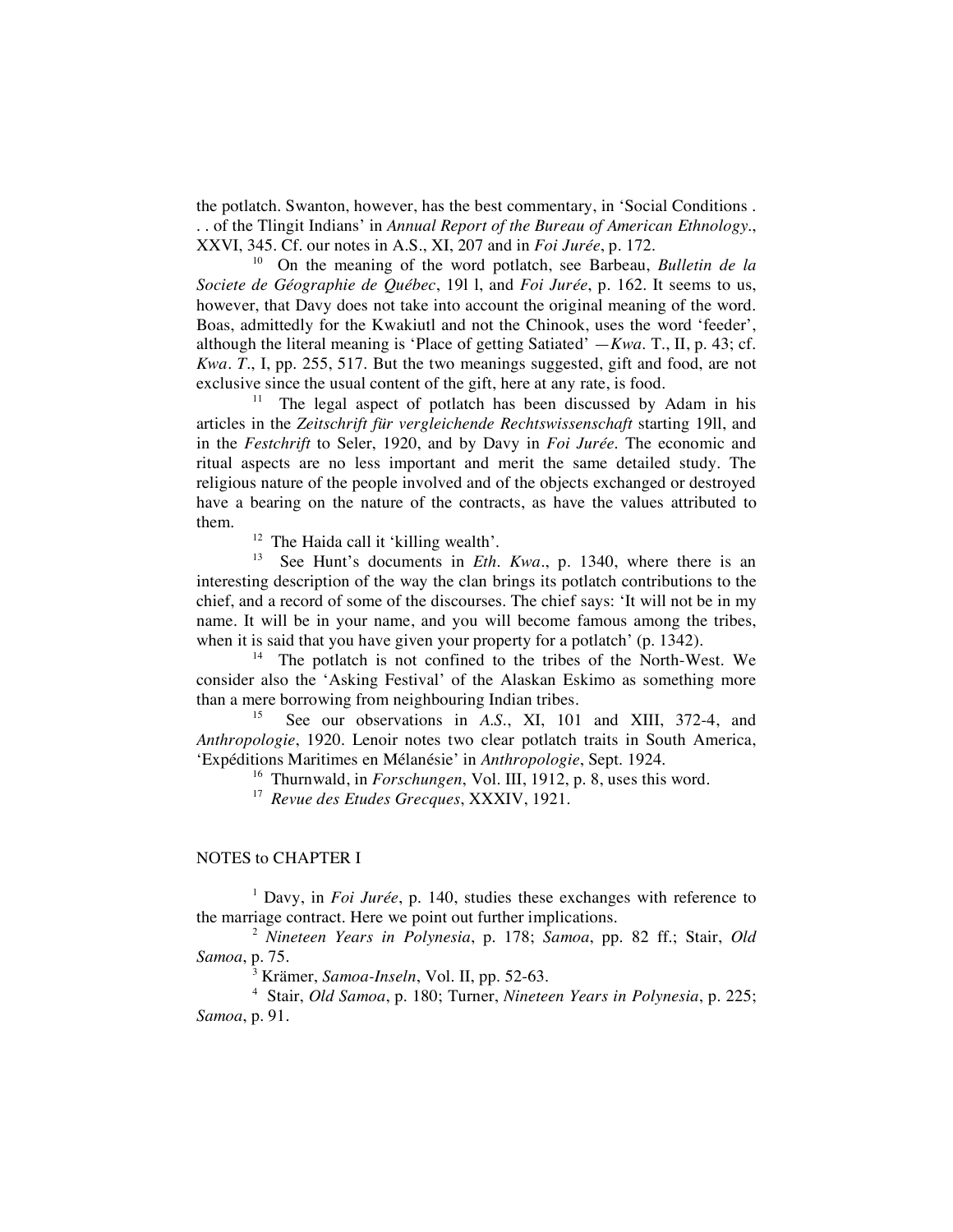<sup>5</sup> Turner, *Nineteen Years in Polynesia*, p. 184; *Samoa*, p. gl.

<sup>6</sup> Krämer, *Samoa-Insel*, Vol. II, p. 105; Turner, *Samoa*, p. 146.

<sup>7</sup> Krämer, ibid., pp. 96, 313. The *malaga* trading expedition (cf the

*walaga* of New Guinea) is very like the potlatch and characteristic of the neighbouring Melanesian archipelago. Krämer uses the word *Gegenschenk* for the exchange of *oloa* and *tonga* which we shall discuss. We do not intend to follow the exaggerations of the English school of Rivers and Elliot Smith or those of the Americans who, after Boas, see the whole American potlatch as a series of borrowings, but still we grant that an important part is played by the spreading of institutions. It is specially important in this area where trading expeditions go great distances between islands and have done from early times; there must have been transmitted not only the articles of merchandise but also methods of exchange. Malinowski, whom we quote later, recognizes this. See Lenoir, 'Expéditions maritimes en Mélanésie' in *Anthropologie*, 1924.

<sup>8</sup> Rivalry among Maori clans is often mentioned, particularly with regard to festivals, e.g. by S. P. Smith, *Journal of Polynesian Society* XV, 87.

<sup>9</sup> This is not properly potlatch because the counter-prestation lacks the element of usury. But as we shall see with the Maori the fact that no return is made implies the loss of *mana*, or of 'face' as the Chinese say; the same is true for Samoa.

<sup>10</sup> Turner, *Nineteen Years in Polynesia*, p. 178; *Samoa*, p. 52. The theme of honour through ruin is fundamental to North-West American potlatch.

<sup>11</sup> Turner, *Nineteen Years in Polynesia*, p. 178; *Samoa*, p. 83, says the young man is 'adopted'. This is wrong; it is fosterage. Education is outside his own family certainly, but in fact it marks a return to his uterine family (the father's sister is the spouse of the mother's brother). In Polynesia both maternal and paternal relatives are classificatory. See our review of E. Best, *Maori Nomenclature* in *A.S.*, VII, 420 and Durkheim's remarks in V, 37.

<sup>12</sup> *Nineteen Years in Polynesia*, p. 179; *Samoa*, p. 83.

<sup>13</sup> See our remarks on the Fiji *vasu* in 'Procès verbal de J.I.F.A.', *Anthropologie*, 1921.

<sup>14</sup> Krämer, *Samoa-Inseln*, Vol. I, p. 482; Vol. II, p. 90.

<sup>15</sup> Ibid., Vol. II, p. 296. Cf. p. go (*toga* equals *Mitgift*); p. 94 exchanges of *oloa* and *toga*.

<sup>16</sup> Ibid., Vol. I, p. 477. Violette, *Dictionnaire Samoan-Français*, defines *toga* as 'native valuables consisting of fine mats, and *oloa* valuables such as houses, cloth, boats, guns'; and he refers back to *oa*, valuables in general.

<sup>17</sup> *Nineteen Years in Polynesia*, p. 179; c£ p. 186; *Maori Comparative Dictionary*, p. 468 under *taonga* confuses this with *oloa*.

The Rev. Ella, 'Polynesian Native Clothing', in *Journal of Polynesian Society*, VIII, 165, describes the *ie tonga* (mats); they were 'the chief wealth of the natives; indeed at one time were used as a medium of currency in payment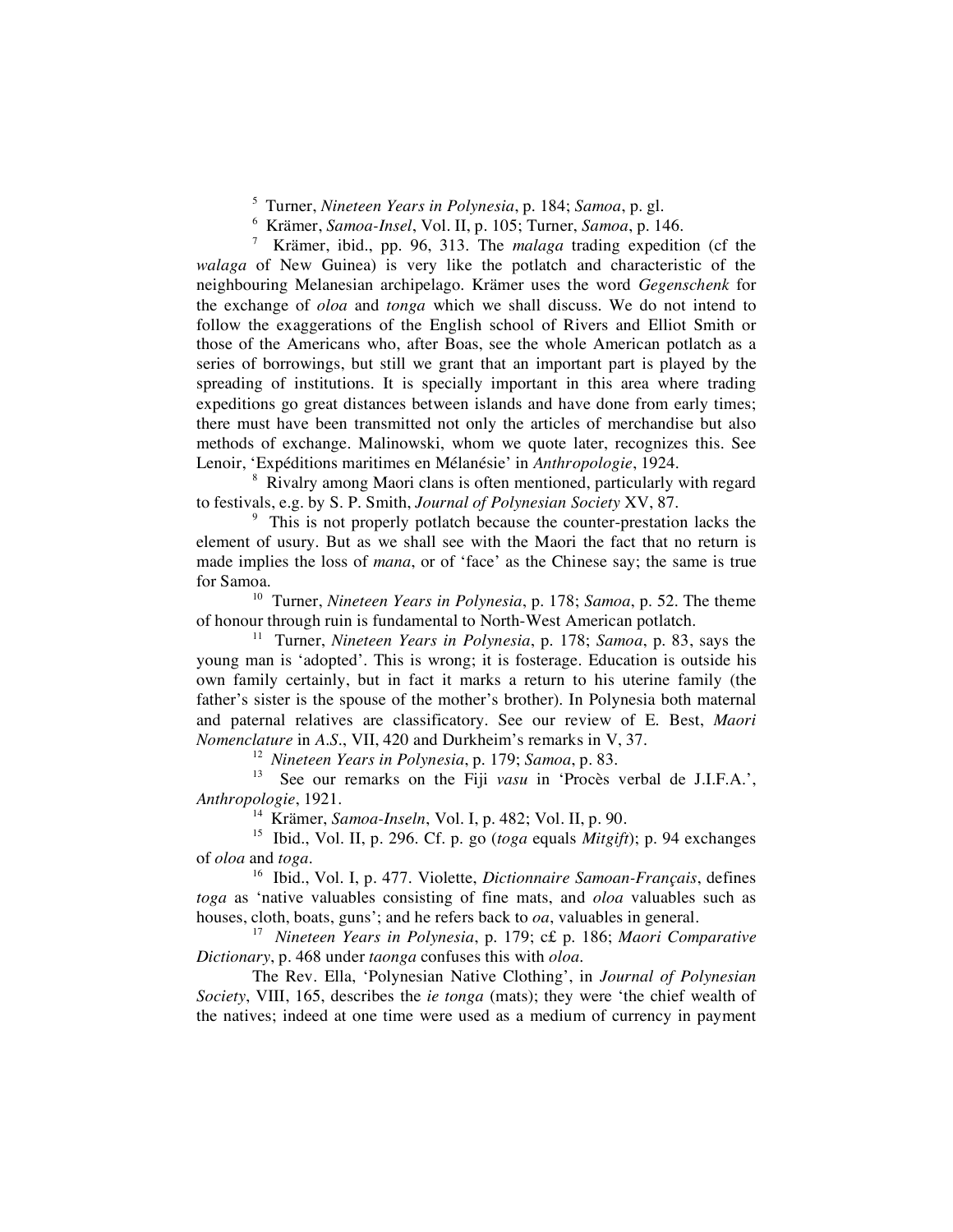for work, etc., also for barter, interchange of property, at marriage and other special occasions of courtesy. They are often retained in families as heirlooms, and many old *ie* are well known and more highly valued as having belonged to some celebrated family.' Cf. Turner, *Samoa*, p. 120. We shall see that these expressions have their equivalents in Melanesia, in North America and in our own folklore.

<sup>18</sup> Krämer, *Samoa-Inseln*, Vol. II, pp. go, 93.

<sup>19</sup> See Maori Comparative Dictionary under *taonga*: (Tahitian) *tataoa*, to give property, *faataoa*, to compensate; (Marquesan) Lesson, *Polynésiens*, Vol. II, p. 232, *taetae*; *tiau tae-tae*, presents given, 'local produce given in exchange for foreign goods'. Radiguet, *Derniers Sauvages*, p. 157. The root of the word is *tahu*, etc.

<sup>20</sup> See Mauss, 'Origines de la Notion de la Monnaie' in *Anthropologie*, 1914, where most of the facts quoted, except for Negrito and American material, belong to this domain.

<sup>21</sup> *Proverbs*, p. 103.

<sup>22</sup> *Maori Momentoes*, p. 21.

<sup>23</sup> In *Transactions of the New Zealand Institute*, I, 354.

 $24$  New Zealand tribes are divided in theory by the Maori themselves into fishermen, agriculturalists and hunters, who are supposed to exchange their produce. Cf. Best, 'Forest-Lore', in *Transactions of the New Zealand Institute*, XLII, 435.

 $25$  Ibid., p. 431; translation, p. 439.

<sup>26</sup> The word *hau*, like the Latin *spiritus*, means both wind and soul. More precisely *hau* is the spirit and power of inanimate and vegetable things. The word *mana* is reserved for men and spirits and is not applied to things as much as in Melanesian languages.

<sup>27</sup> *Utu* means satisfaction in blood vengeance.

<sup>28</sup> *He hau*. These sentences were all abridged by Best.

<sup>29</sup> Many facts illustrating this point were collected by R. Hertz in his *Péché et l'Expiation*. They show that the sanction against theft is the mystical effect of the *mana* of the object stolen; moreover, the object is surrounded by taboos and marked by its owner, and has *hau*, spiritual power, as a result. This *hau* avenges theft, controls the thief, bewitches him and leads him to death or constrains him to restore the object.

<sup>30</sup> In Hertz will be found material on the *mauri* to which we allude here. *Mauri* are talismans, safeguards and sanctuaries where the clan soul (*hapu*) dwells with its *mana* and the *hau* of its land.

Best's documents require more comment than we can give here, especially those concerned with *hau whitia* and *kai hau*. See especially 'Spiritual Concepts' in *Journal of Polynesian Society*, X, l0 (Maori text), and IX, 198. Best translates *hau whitia* well as 'averted *hau*'. The sins of theft, of non-repayment,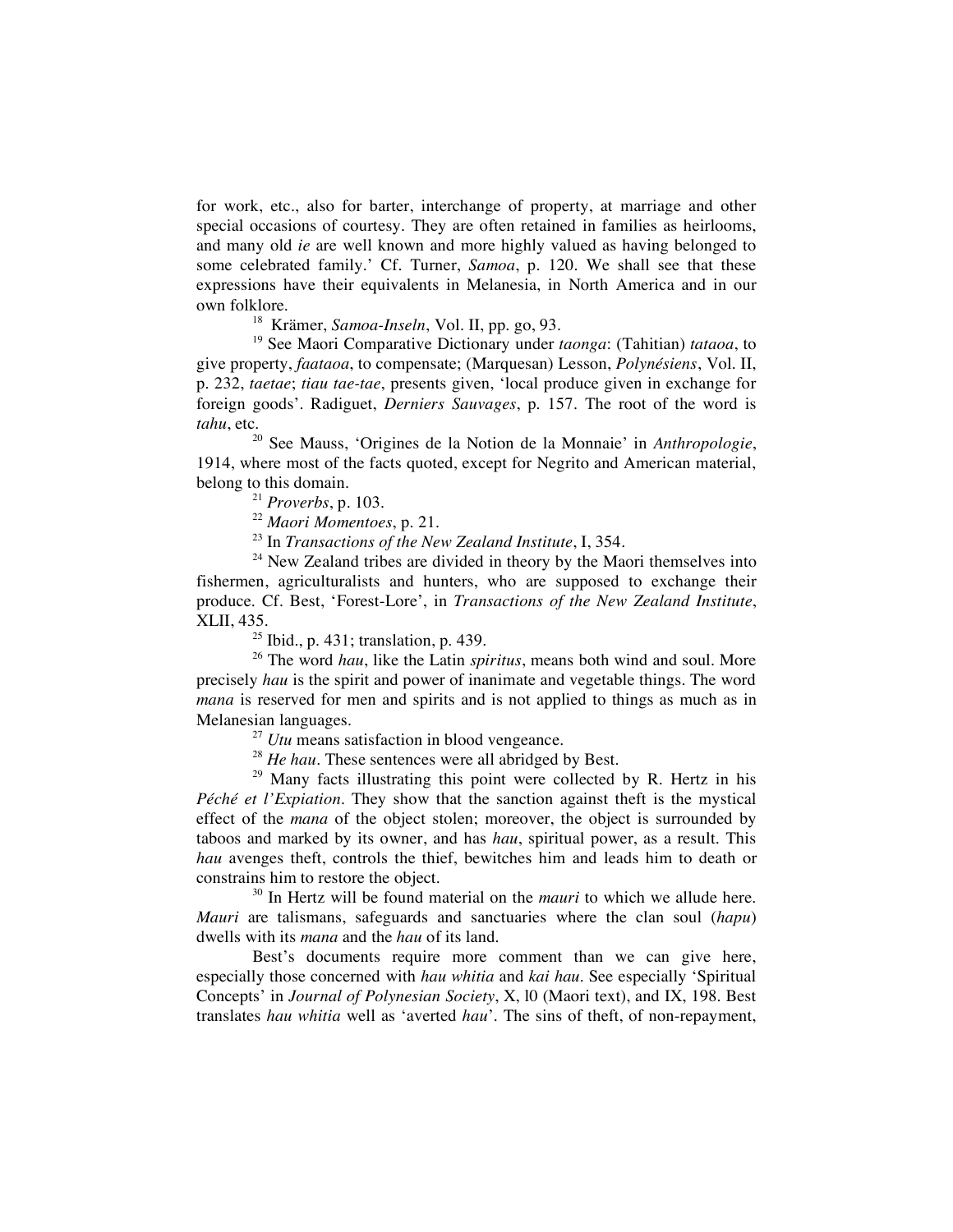of non-counter-prestation are a 'turning aside' of the spirit (*hau*) as in the case of a refusal to make an exchange or give a present. *Kai hau* is badly translated as the equivalent of *hau whitia*. It implies the act of eating the soul, and may well be synonymous with *whangai hau* (cf. Tregear, *Maori Comparative Dictionary*, under *ka*i and *whangai*). But *ka*i refers to food and the word alludes to the sharing of food and the fault of remaining in debt over it. Further, the word *hau* itself also belongs to the realm of ideas. Williams, *Maori Dictionary*, p. 47, says '*hau*, return present by way of acknowledgement for a present received'.

<sup>31</sup> We draw attention to the expression *kai-hau-kai*, *Maori Comparative Dictionary*, p. 116: 'The return present of food, etc., made by one tribe to another. A feast (in the South).' This signifies that the return gift is really the 'spirit' of the original prestation returning to its point of departure: 'food that is the *hau* of other food.' European vocabularies have not the ability to describe the complexity of these ideas.

<sup>32</sup> The *taonga* seem to have an individuality beyond that of the hau, which derives from their relationship with their owner. They bear names. According to the best authorities (Maori Comparative Dictionary under *pounamu*, from the manuscript of Colenso) they comprise: the *pounamu*, jades that are the sacred property of the clan chiefs; the rare, sculptured *tiki*; various kinds of mats of which one is called *koruwai* (the only Maori word recalling the Samoan *oloa*, although we have sought for an equivalent). A Maori document gives the name *taonga* to the *karakia*, individual heritable magic spells. *Journal of Polynesian Society*, IX, 126, 133.

<sup>33</sup> E. Best, 'Forest Lore', in *Transactions of the New Zealand Institute*, XLII, 449.

<sup>34</sup> We should really discuss here the ideas implied in the interesting Maori expression 'to despise *tahu*'. The main document is Best, 'Maori Mythology', in *Journal of Polynesian Society*, IX, 113. *Tahu* is a symbolic name for food in general, its personification. 'Do not despise *tahu*' is the injunction to a person who refuses a gift of food. It would take much space to study Maori food beliefs so we simply point out that this personification of food is identical with Rongo, the god of plants and of peace. The association of ideas becomes clearer: hospitality, food, communion, peace, exchange, law.

<sup>35</sup> See Best, 'Spiritual Concepts' in *Journal of Polynesian Society*, IX, 198.

<sup>36</sup> See Hardeland, *Dayak Wörterbuch* under *indjok*, *irek*, *pahuni*. The comparative study of these institutions could be extended to cover the whole of Malayan, Indonesian and Polynesian civilization. The only difficulty is in recognizing the institution. For instance, it is under the name of 'compulsory trade' that Spencer St. John describes the way in which (in Brunei) the aristocrats seek tribute from the Bisayas by first giving them a present of cloth to be repaid with high interest over a number of years (*Life in the Forests of the Far East*,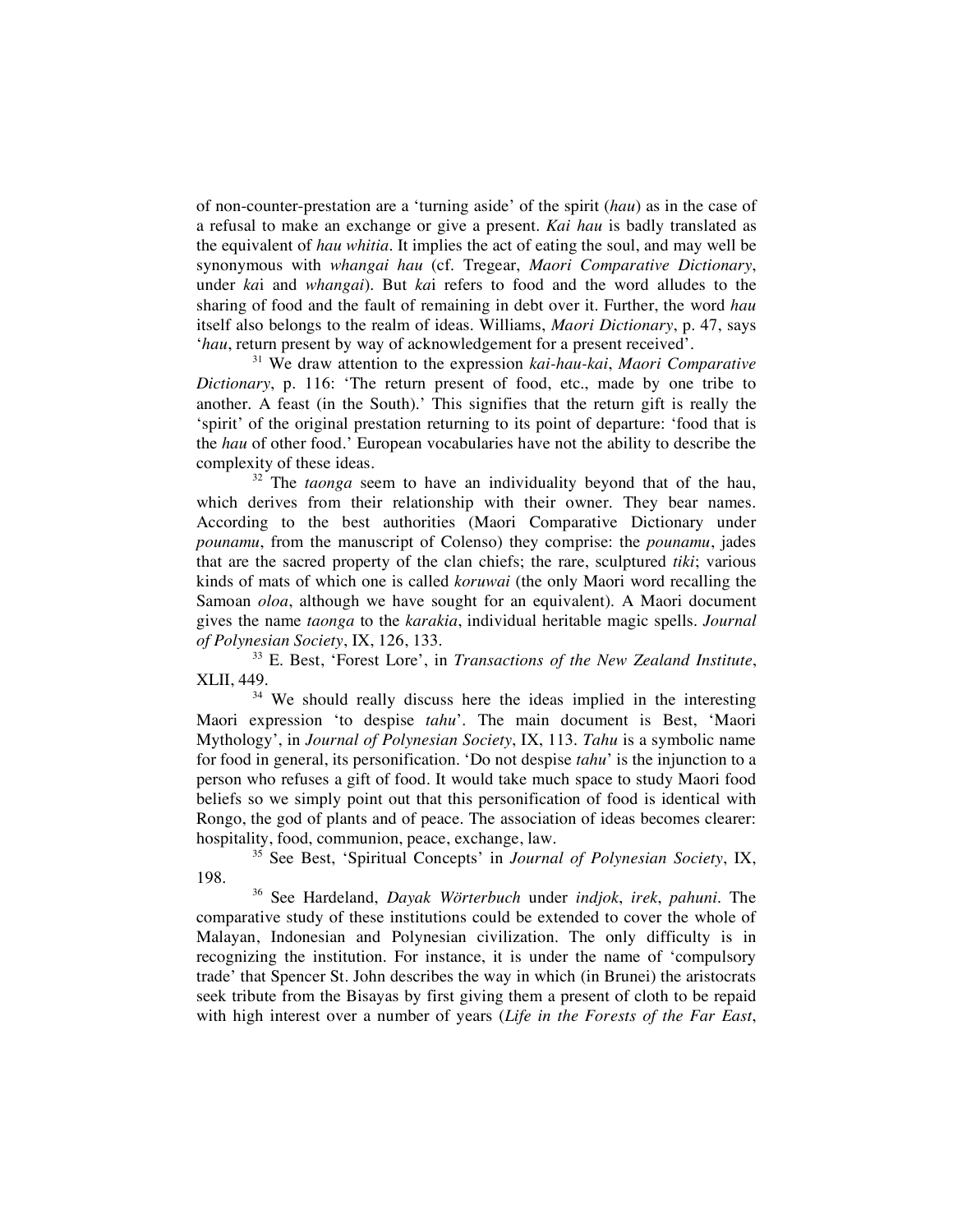Vol. II). The error arises from the custom of civilized Malayans of borrowing cultural traits from their less civilized brothers without understanding them. We do not enumerate all the Indonesian data on this point.

 $37$  Not to invite one to a war dance is a sin, a fault which, in the South Island, is called *puha*. H. T. de Croisilles, 'Short Traditions of the South Island' in *Journal of Polynesian Society*, X, 76. (Note *tahua* means a gift of food.)

Maori ritual of hospitality comprises: an obligatory invitation that should not be refused or solicited; the guest must approach the reception house looking straight ahead; his host should have a meal ready for him straight away and himself partake of it humbly; on leaving, the guest receives a parting gift (Tregear, *The Maori Race*, p. 29). See later, identical rites in Hindu hospitality.

In fact the two rules are closely connected like the gifts they prescribe. Taylor, *Te ika a mani*, p. 132, no. 60, translates a proverb expressing this: 'When raw it is seen, when cooked it is taken' (it is better to eat half-cooked food and to wait until strangers arrive than to have it cooked and be obliged to share it with them).

Chief Hekemaru, according to legend, refused food unless he had been seen and received by the village he was visiting. If his procession passed through unnoticed and then messengers arrived begging him to return and take food, he replied that 'food would not follow his back'. He meant that food offered to the 'sacred back of his head' would endanger those who gave it. Hence the proverb: 'Food will not follow at the back of Hekemaru' (Tregear, *The Maori Race*, p. 79).

<sup>38</sup> Among the tribe of Tuhoe Best ('Maori Mythology' in *Journal of Polynesian Society*, VIII, 113) saw these principles: When a famous chief is to visit a district, his *mana* precedes him. The people hunt and fish for good food. They get nothing. 'That is because our *mana* has preceded us and driven all the food (fish and birds) afar off that they may not be visible to the people. Our *mana* has banished them.' (There follows an explanation of snow in terms of *whai riri*—a sin against water—which keeps food away from men.) This rather difficult passage describes the condition of the land as the result of a *hapu* of hunters who had failed to make preparations to receive the chief of another clan. They would have committed *kaipapa*, a 'sin against food', and thus destroyed their cultivations, hunting grounds and fisheries—their entire sources of food.

<sup>39</sup> E.g. Arunta, UnmatJera, Kaitish; Spencer and Gillen, *Northern Tribes of Central Australia*, p. 610.

<sup>40</sup> On *vasu* see especially Williams, *Fiji and the Fijians*, 1858, Vol. I, p. 34, and cf. Steinmetz, *Entwickelung für die Strafe*, Vol. II, pp. 241 ff. The right of the sister's son is only analogous to family communism. There are other rights present, the right of in-laws and what may be called 'permitted theft'.

<sup>41</sup> See *Chakchee*. Obligation to give, receive and return gifts and hospitality is more marked with the Maritime than the Reindeer Chukchee. See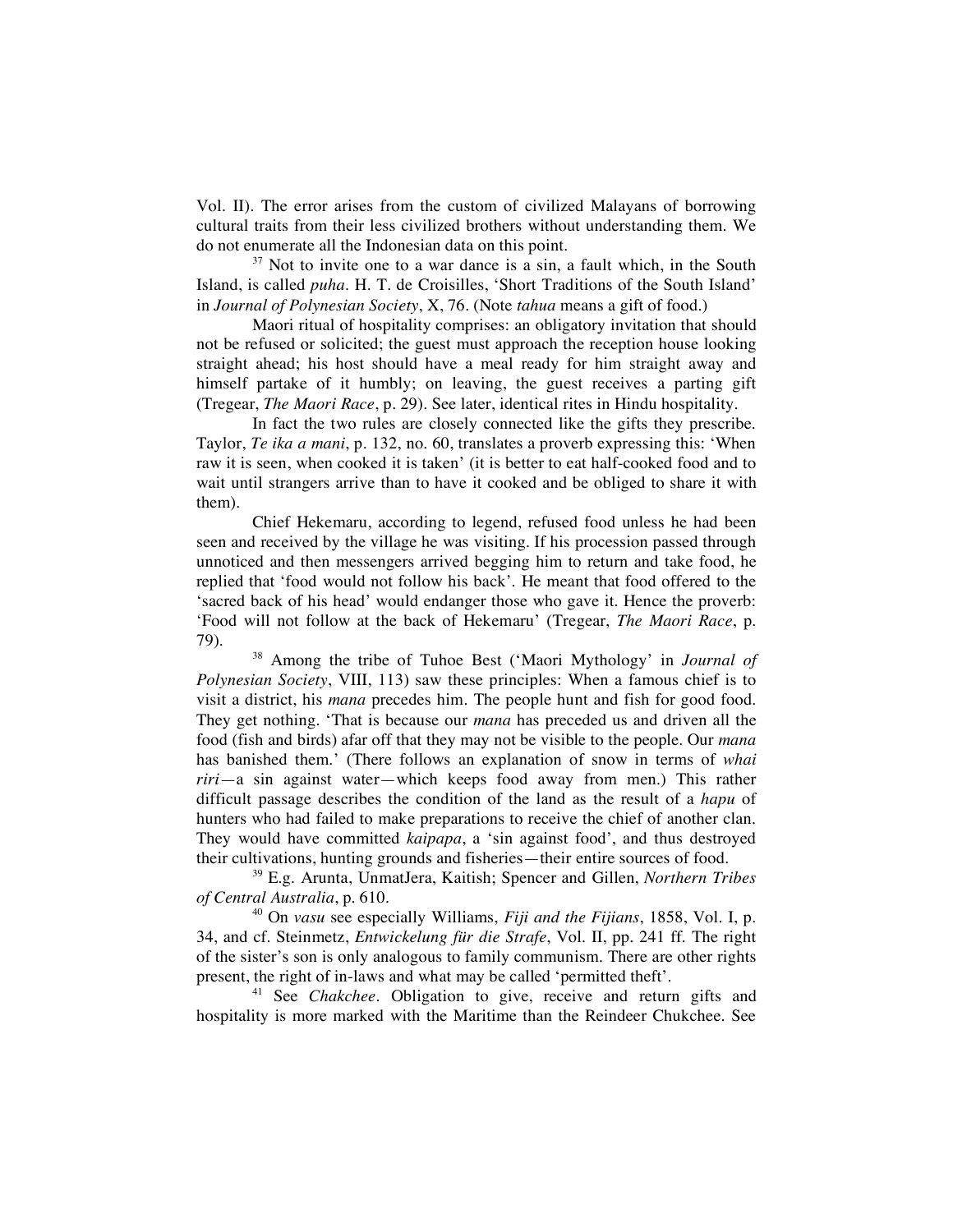'Social Organization', *Jesup North Pacific Expedition*, VII, 634, 637. Cf rules for sacrificing and slaughtering reindeer. 'Religion', ibid., II, 375; the duty of inviting, the right of the guest to demand what he wants and his obligation to give a present.

<sup>42</sup> The obligation to give is a marked Eskimo characteristic. See our 'Variations saisonnières des Sociétés Eskimos' in *A.S.*, IX, 12l. A recent work on the Eskimo gives other tales which impart generosity; Hawkes, 'The Labrador Eskimo' in *Canadian Geological Survey*, Anthropological Series, p. 159.

In 'Variations saisonnières' we considered Alaskan Eskimo feasts as a combination of Eskimo elements and potlatch borrowings. But since writing that we have found the true potlatch as well as gift customs described for the Chukchee and Koryak in Siberia, so the Eskimo might have borrowed from them. Also the plausible theory of Sauvageot ('Journal des Américanistes', 1924) on the Asiatic origin of Eskimo languages should be taken into account. This theory confirms the archaeological and anthropological theories on the origin of the Eskimo and their civilization. Everything points to the fact that the western Eskimo are nearer the origin linguistically and ethnologically than the eastern and central. This seems proved by Thalbitzer.

One must then say that the eastern Eskimo have a potlatch of very ancient origin. The special totems and masks of the western festivals are clearly of Indian derivation. The disappearance in east and central Arctic America of the Eskimo potlatch is ill explained except by the gradual degeneration of the eastern Eskimo societies.

<sup>43</sup> Hall, *Life with the Esquimaux*, Vol. II, p. 320. It is remarkable that this is found not with reference to the Alaskan potlatch, but to the central Eskimo, who have only communal winter festivals and gift exchange. This shows that the notion extends beyond the limits of the potlatch proper.

<sup>44</sup> Nelson, 'Eskimos about Behring Straits' in *Annual Report of the Bureau of American Ethnology.*, XVIII, 303, and Porter, *11th Census*, pp. 138, 141, and especially Wrangold *Statistische Ergebnisse*, etc., p. 132. For the 'asking stick', cf. Hawkes, 'The Inviting-in Feast of the Alaskan Eskimos' in *Canadian Geological Survey*, Memo. 45, Anthropological Series, II, 7.

<sup>45</sup> Hawkes, ibid., pp. 3, 7. Cf p. 9 description of one such festival, Unalaklit v. Malemiut. One of the most characteristic traits is the series of comical prestations on the first day and the gifts concerned. One tribe tries to make the other laugh and can demand anything it wants. The best dancers receive valuable presents (pp. 12-14). This is a clear and rare example (I know of others in Australia and America) of representation in ritual of a theme which is frequent enough in mythology: the spirit of jealousy which, when it laughs, leaves hold of its object.

The Inviting-in Festival ends with a visit of the *angekok* (shaman) to the spirit-men, *inua*, whose mask he wears and who tell him they have enjoyed the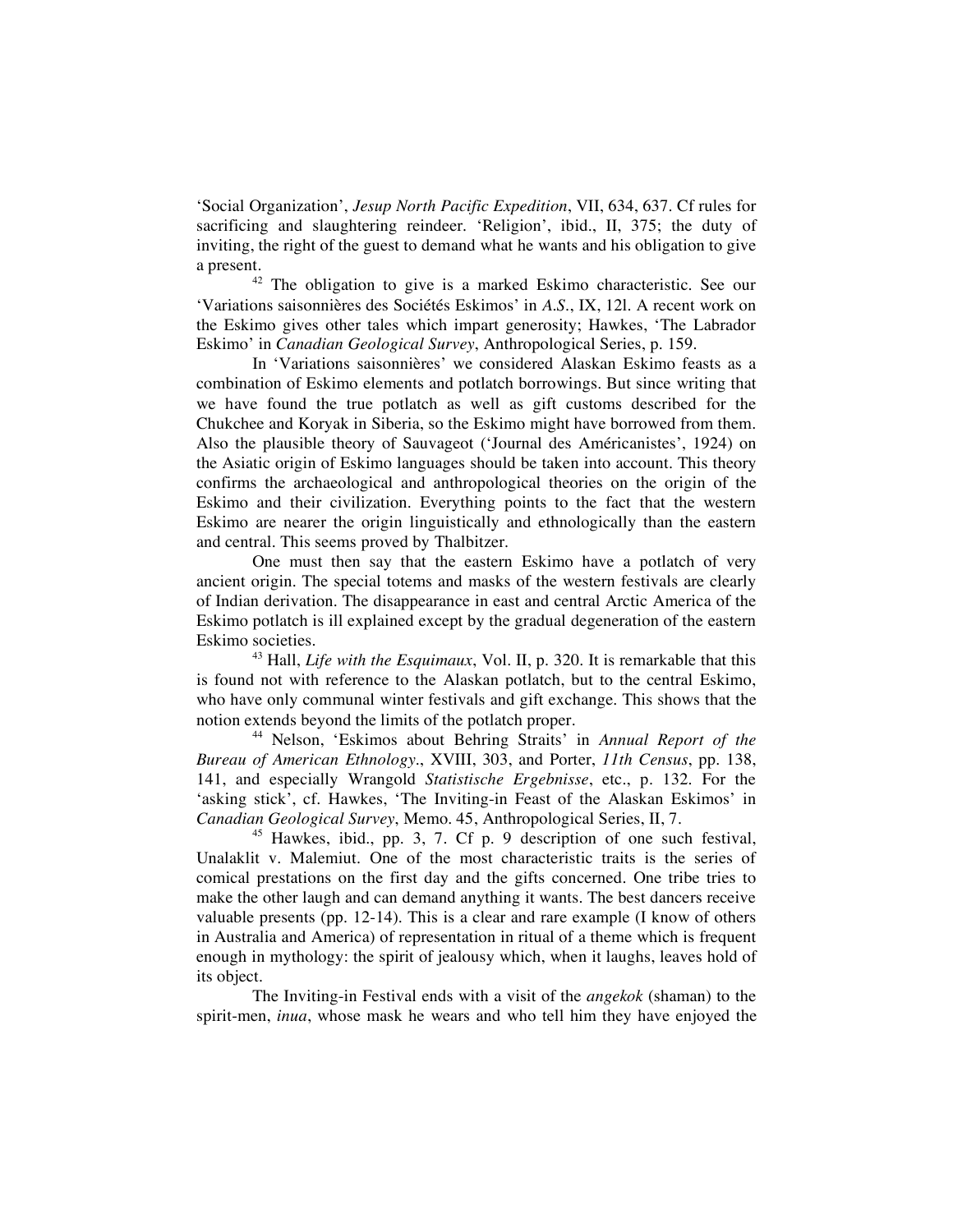dance and will send game. Cf the gift made to seals, Jennes, 'Life of the Copper Eskimos' in *Report of the Canadian Arctic Expedition*, Vol. XII, 1922, p. 178.

Other themes of gift-giving customs are strongly marked; e.g. the chief *naskuk* has no right to refuse a gift or food however scarce it may be for fear of being evermore disgraced. Hawkes, ibid., p. 9.

Hawkes rightly considers (p. 19) the festival of the Dene described by Chapman (Congrès des Américanistes de Québec, 1907, Vol. II) as an Eskimo borrowing from Indians.

<sup>46</sup> See illustration in *Chuktchee*, p. 403.

 $47$  Ibid., pp. 399-401.

<sup>48</sup> *Koryak*, pp. 64, go, 98.

<sup>49</sup> *Chukchee*, p. 400. On customs of this type see Frazer, *The Golden Bough* (3rd edn.), Vol. III, pp. 78-85, 91 ff.; Vol. X, pp. 169 ff., also pp. I, 161.

 $50$  This is a basic trait of all North-West American potlatch. It is not very noticeable, however, since the ritual is so totemistic that its effect upon nature is less evident than its influence over spirits. It is more obvious in the Behring Straits, especially with the Chukchee and the Eskimo potlatch of Saint-Lawrence Isle.

<sup>51</sup> See potlatch myth in Bogoras, *Chukchee Mythology*, p. 14. One shaman asks another: 'With what will you answer?' (i.e. make return gift). A struggle ensues but finally they come to an agreement; they exchange their magic knives and necklaces, then their (assistant) spirits and lastly their bodies (p. 15). Thereafter they are not entirely successful for they forget to exchange their bracelets and tassels ('my guide in motion'), p. 16. These objects have the same spiritual value as the spirits themselves.

<sup>52</sup> Jochelsen, 'Koryak Religion', *Jesup North Pacific Expedition*, VI, 30. A Kwakiutl spirit song (from winter ceremony shamanism) comments:

> 'You send us all things from the other world, O spirits You heard that we were hungry We shall receive many things from you.'

*Sec. Soc*., p. 487.

<sup>53</sup> *Foi Jurée*, pp. 224 ff., refers.

 $54$  Koopen, pp. r63-8, Is8-9, 3 and 5 of the summary.

<sup>55</sup> *Argonauts*, p. 511.

<sup>56</sup> Ibid., pp. 72, 184

<sup>57</sup> Ibid., p. 512. Cf 'Baloma, Spirits of the Dead', in *Journal of the Royal Anthropological Institute*, 1917.

<sup>58</sup> The Maori myth of Te Kanava (Grey, *Polynesian Mythology*, Routledge edn., p. 213) relates how spirits took the shadows of the *pounamu* (jasper, etc.—in other words taonga) displayed in their honour. An identical myth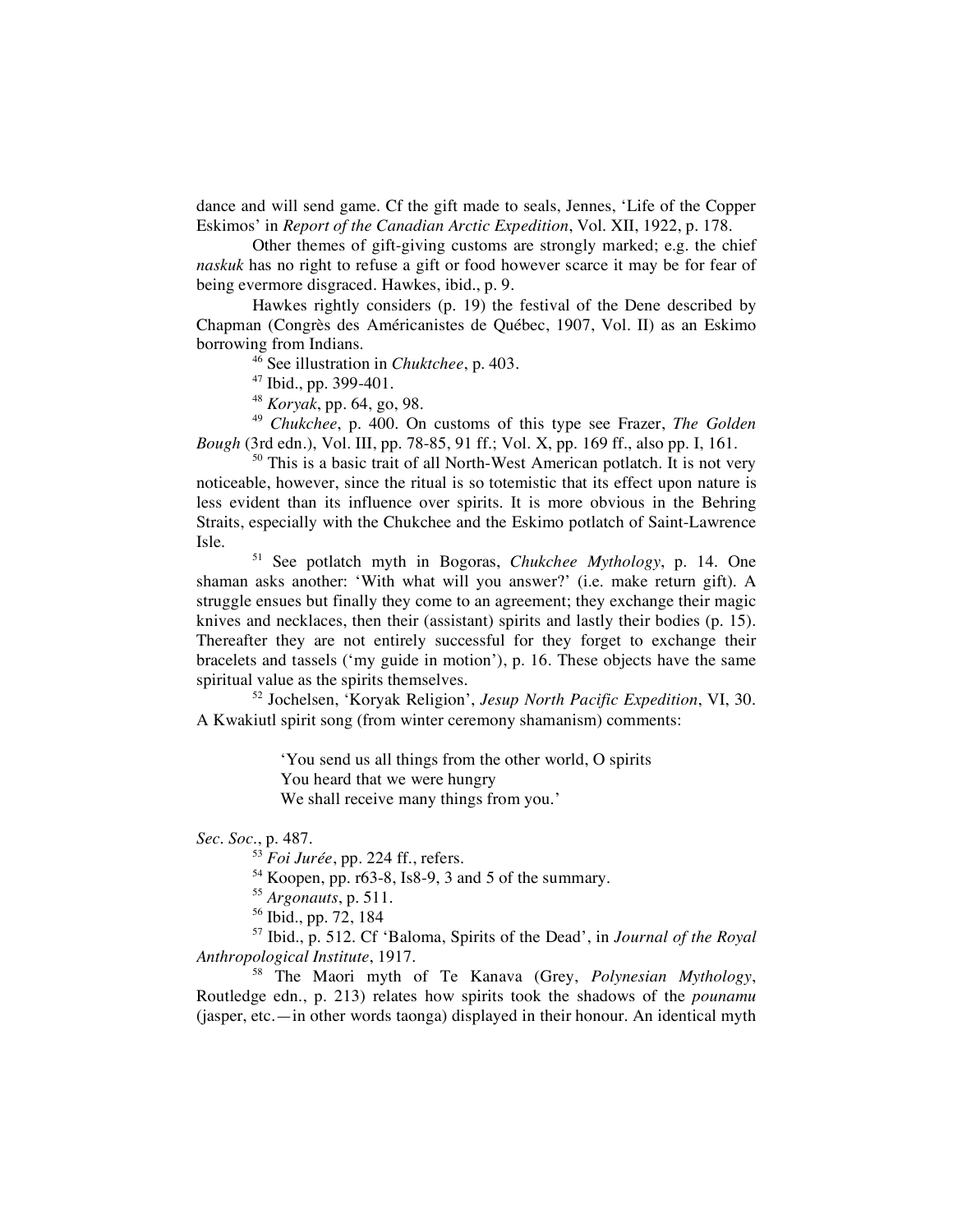from Mangaia (Wyatt Gill, *Myths and Songs from the South Paciic*, p. 257) tells the same tale about red shell necklaces and how they gain the favours of the beautiful Manapu.

<sup>59</sup> *Argonauts*, p. 513. Malinowski (p. 510, etc.) lays too much claim to the novelty of his data which are identical with aspects of Tlingit and Haida potlatch.

<sup>60</sup> 'Het Primitieve Denken, voorn. in Pokkengebruiken' in *Bijdr. tot de Taal-, Land-, en Volkenk. v. Nederl. Indie*, LXXI, 245-6.

<sup>61</sup> Crawley, *The Mystic Rose*, p. 386, has already put forward a hypothesis on these lines, and Westermarck examined it and adduced some proof. See especially *History of Human Marriage*, 2nd edn., Vol. I, pp. 394 ff. His approach is vitiated since he identifies the system of total prestations and the more highly developed potlatch in which the exchanges (including exchange of women in marriage) form only a part. On fertility in marriage assured by gifts made to the spouses see later.

<sup>62</sup> Vajasaneyisamhita. See Hubert and Mauss, 'Essai sur le Sacrifice' in *A.S.*, II. 105.

 $63$  Tremearne, Haussa Superstitions and Customs, 1913, p. 55.

<sup>64</sup> Tremearne, *The Ban of the Bori*, 1915, p. 239.

<sup>65</sup> Robertson Smith, Religion of the Semites, p. 283: the poor are the guests of God.

<sup>66</sup> The Betsimisaraka of Madagascar tell how of two chiefs one shared out all his possessions and the other kept all of his. God sent fortune to the generous chief and ruined the selfish one (Grandidier, *Ethnographie de Madagascar*, Vol. II, p. 67).

<sup>67</sup> See Westermarck, *Origin and Development of Moral Ideas*, Vol. I, Chap. XXIII on notions of alms, generosity and liberality.

<sup>68</sup> Questions tend to pose themselves after one's research is finished, and I have not been able to re-read all the literature. But I have no doubt that we could find many more significant traces of the potlatch in Polynesia, e.g. the display of food, *hakari* (Tregear, *The Maori Race*, p. 113) has many of the same details as the similarly named hekarai of the Koita Melanesians. See Seligman, *Melanesians*, pp. 141-5. On the *hakari* see also Taylor, *Te ika a mani*, p. 13; Yeats, *An Account of New Zealand*, 1835, p. 139. Cf Tregear, *Maori Comparative Dictionary* under *hakari*. Cf. a myth in Grey, *Polynesian Mythology*, p. 189 which describes the *hakari* of Maru, god of war, when the attitude of the recipients is identical with that in New Caledonian, Fijian and New Guinea festivals.

A song collected by Sir E. Grey (*Konga Moteatea, Mythology and Traditions in New Zealand*, 1853, p. 132) has verse 2:

> 'Give me *taong*a from this direction Give me *taonga*, that I may place in heaps